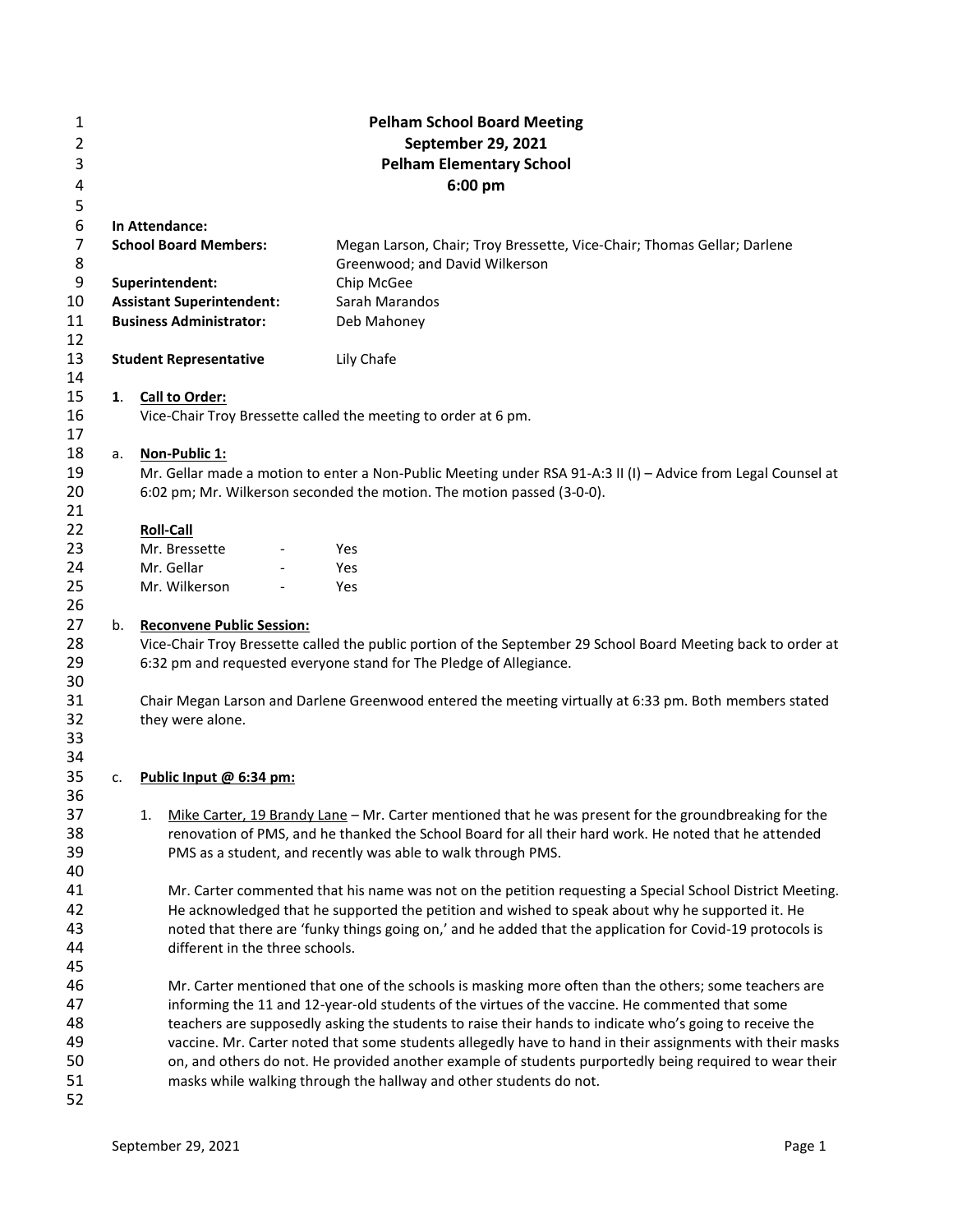| 53<br>54 |    | Mr. Carter said that grade eight downstairs has a cluster, even though the District has a 'stringent masking<br>policy.' He then discussed how studies have shown that specific masks should not be used and surgical, n- |
|----------|----|---------------------------------------------------------------------------------------------------------------------------------------------------------------------------------------------------------------------------|
| 55       |    |                                                                                                                                                                                                                           |
| 56       |    | 95, anything with a seal should be used. Mr. Carter stated that the inconsistencies had caused an<br>extremely frustrating and confusing time for the students and the parents.                                           |
| 57       |    |                                                                                                                                                                                                                           |
|          |    |                                                                                                                                                                                                                           |
| 58       |    | Mr. Carter commented that, in the spring, the Public Health Officer allegedly wrote a letter to the School                                                                                                                |
| 59       |    | Board, and the letter impacted the decisions made by the Board, and he noted that he wrote the Health                                                                                                                     |
| 60       |    | Officer a letter the next day. Mr. Carter supposedly did not receive a response until two weeks ago, and                                                                                                                  |
| 61       |    | the Public Health Officer claimed never to have written what was alleged.                                                                                                                                                 |
| 62       |    |                                                                                                                                                                                                                           |
| 63       |    | Mr. Carter stated that the only option left is to let the families have a choice because of the                                                                                                                           |
| 64       |    | inconsistencies. He mentioned that he supports the petition, even though he did not sign it, and that                                                                                                                     |
| 65       |    | everyone is an individual.                                                                                                                                                                                                |
| 66       |    |                                                                                                                                                                                                                           |
| 67       |    | Vice-Chair Troy Bressette thanked Mr. Carter for his comments.                                                                                                                                                            |
| 68       |    |                                                                                                                                                                                                                           |
| 69       |    | Public Input closed at 6:39 pm.                                                                                                                                                                                           |
| 70       |    |                                                                                                                                                                                                                           |
| 71       | 2. | <b>Opening Remarks:</b>                                                                                                                                                                                                   |
| 72       |    | <b>Student Representative:</b>                                                                                                                                                                                            |
| 73       |    | Lily Chafe commented that on September 25, PHS had their Homecoming Dance, and on September 28, the                                                                                                                       |
| 74       |    | Freshmen Officers for Student Government were announced for the Class of 2025. She stated that PHS broke                                                                                                                  |
| 75       |    | the 'Canned Food Drive' record with over 800 lbs. of food collected.                                                                                                                                                      |
| 76       |    |                                                                                                                                                                                                                           |
| 77       |    | Ms. Chafe mentioned that tomorrow is the signup day for Parent/Teacher Conferences. PHS will have a field                                                                                                                 |
| 78       |    | trip to Manchester Community College to explore their opportunities in the Human Services Field. The                                                                                                                      |
| 79       |    | permission slips are due on October 1, and the field trip is on October 6.                                                                                                                                                |
| 80       |    |                                                                                                                                                                                                                           |
| 81       |    | Ms. Chafe stated that Tuesday, October 5, is the first Student Voice meeting. Anyone is welcome to come, and                                                                                                              |
| 82       |    | the meeting is during Advisory. The Parent/Teacher Conferences will occur on October 7, and Friday, October                                                                                                               |
| 83       |    | 8, is an early-release day. She noted that students could sign up for college visits through Naviance. Three                                                                                                              |
| 84       |    | colleges are coming in this week, and two colleges are coming in next week.                                                                                                                                               |
| 85       |    |                                                                                                                                                                                                                           |
| 86       |    | Students who still need Community Service hours can send in a minimum of ten pictures for the PHS                                                                                                                         |
| 87       |    | Yearbook, and the student will receive Community Services hours. She added that Sophomore, Junior, and                                                                                                                    |
| 88       |    | Senior students interested in the Honor Societies should have received an email about it. The applications are                                                                                                            |
| 89       |    | due on October 13.                                                                                                                                                                                                        |
| 90       |    |                                                                                                                                                                                                                           |
| 91       |    | Superintendent:                                                                                                                                                                                                           |
| 92       |    | Superintendent Chip McGee commented that the Groundbreaking Ceremony was a fantastic event for the                                                                                                                        |
| 93       |    | community. He mentioned how the event was a powerful experience seeing and hearing the history in the                                                                                                                     |
| 94       |    | community.                                                                                                                                                                                                                |
| 95       |    |                                                                                                                                                                                                                           |
| 96       |    | Dr. McGee mentioned that the District is starting a Learning Loss program for Grades K through Eight students.                                                                                                            |
| 97       |    | He noted that there is an elementary program at PES. The startup date for the program is next Tuesday. Dr.                                                                                                                |
| 98       |    | McGee complimented the community for the past two weeks and said that one of the marks of a quality                                                                                                                       |
| 99       |    | community is bringing concern through the proper channels.                                                                                                                                                                |
| 100      |    |                                                                                                                                                                                                                           |
| 101      | 2. | <b>Presentations:</b>                                                                                                                                                                                                     |
| 102      |    | No Presentations                                                                                                                                                                                                          |
| 103      | a. |                                                                                                                                                                                                                           |
| 104      |    |                                                                                                                                                                                                                           |
| 105      |    |                                                                                                                                                                                                                           |
|          |    |                                                                                                                                                                                                                           |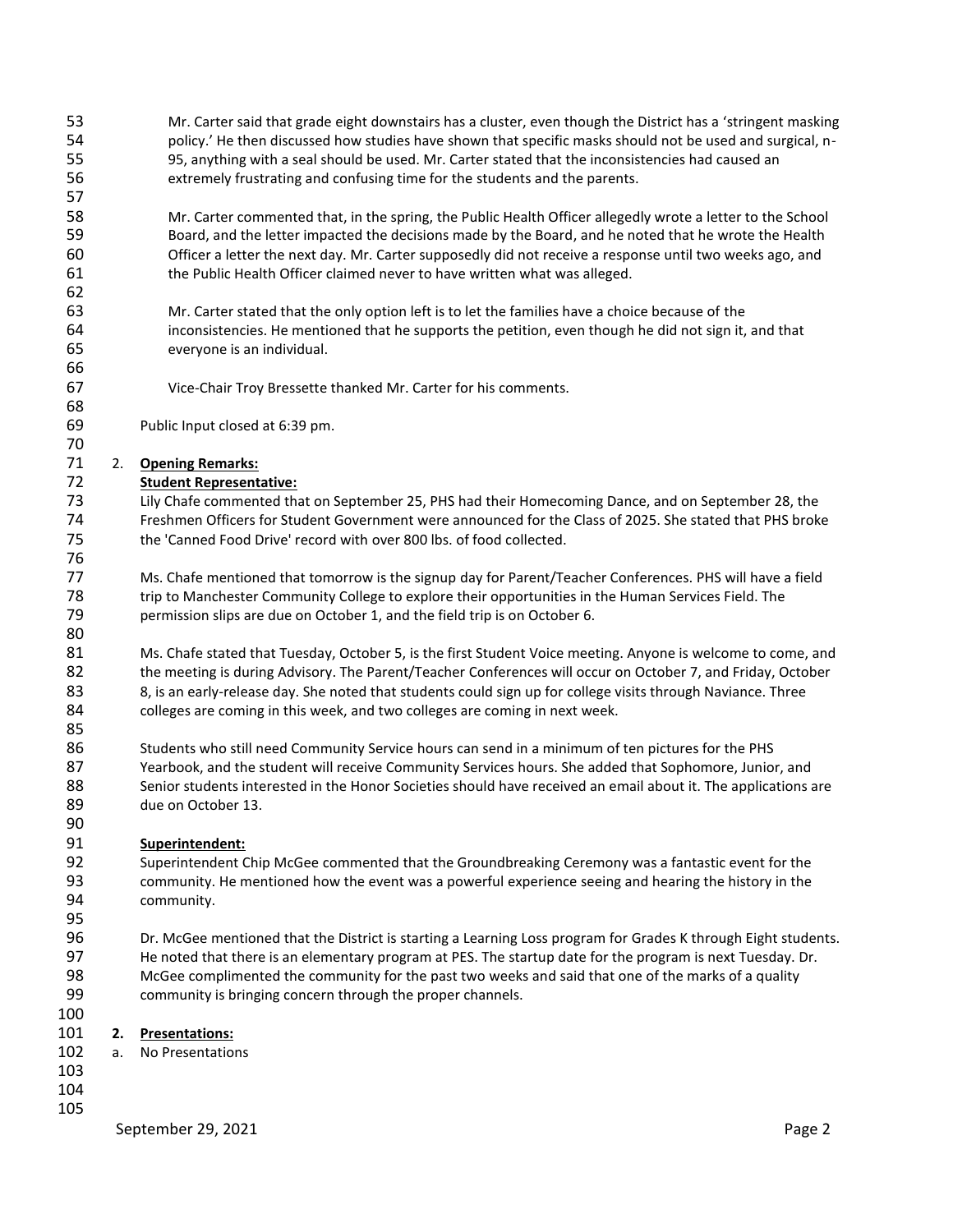## **3. Main Issues / Policy Updates:**

| 107 | а. | <b>Petition for Special School District Meeting:</b>                                                                                                                                                                  |
|-----|----|-----------------------------------------------------------------------------------------------------------------------------------------------------------------------------------------------------------------------|
| 108 |    | Superintendent Chip McGee commented that he received the petition for a Special School District Meeting on                                                                                                            |
| 109 |    | September 21. A Special School District Meeting means to call and organize a meeting of the School District                                                                                                           |
| 110 |    | similar to the Annual Meeting. The petition had a specific question that they wanted to be asked of the voters.                                                                                                       |
| 111 |    | The question on the petition was whether to have masks be optional for all students, staff, and visitors.                                                                                                             |
| 112 |    |                                                                                                                                                                                                                       |
| 113 |    | Dr. McGee said the petition requires 50 signatures, and there were 66 signatures, and the petition cited RSA                                                                                                          |
| 114 |    | 197:2. The Special Meetings are designed to cover specific topics designated to the School District or the                                                                                                            |
| 115 |    | School Board. He commented that regulations, procedures, health and safety are designated decisions made                                                                                                              |
| 116 |    | by the School Board.                                                                                                                                                                                                  |
| 117 |    |                                                                                                                                                                                                                       |
| 118 |    | Dr. McGee mentioned that he has two concerns. The first concern is that this is not a topic that the School                                                                                                           |
| 119 |    | District is authorized to decide. The School District cannot usurp the authority of the School Board. The second                                                                                                      |
| 120 |    | concern is how the School Board would seek input from the public regarding regulations, procedures, health,                                                                                                           |
| 121 |    | and safety.                                                                                                                                                                                                           |
| 122 |    |                                                                                                                                                                                                                       |
| 123 |    | Dr. McGee commented that there had been Task Forces that the School Board had put in place during the                                                                                                                 |
| 124 |    | pandemic, and the Board also used Public Input during the meetings. He explained that if there were a Special                                                                                                         |
| 125 |    | School Board Meeting, the meeting would likely occur during the school day, voting day worker and attorney's                                                                                                          |
| 126 |    | fees, and the School Board should then expect to start seeing more petitions for a Special School District                                                                                                            |
| 127 |    | Meeting to usurp more of the School Board authority.                                                                                                                                                                  |
| 128 |    |                                                                                                                                                                                                                       |
| 129 |    | Dr. McGee recommended that the Board not call the meeting.                                                                                                                                                            |
| 130 |    |                                                                                                                                                                                                                       |
| 131 |    | Vice-Chairman Troy Bressette opened the matter up to discussion by the Board.                                                                                                                                         |
| 132 |    |                                                                                                                                                                                                                       |
| 133 |    | Tom Gellar asked what would happen if the Board approved the petition for a Special School District Meeting?                                                                                                          |
| 134 |    | Dr. McGee stated that no matter the meeting results, the Board would decide whether to act on the result.                                                                                                             |
| 135 |    |                                                                                                                                                                                                                       |
| 136 |    | David Wilkerson asked for confirmation that the petition was to call a Special Meeting, and the question asked                                                                                                        |
| 137 |    | to voters would be a Warrant Article? Dr. McGee said Mr. Wilkerson was correct and added that there would                                                                                                             |
| 138 |    | be a Deliberative Session before the vote. Superintendent McGee added that he would need an attorney                                                                                                                  |
| 139 |    | during the Deliberative Session.                                                                                                                                                                                      |
| 140 |    |                                                                                                                                                                                                                       |
| 141 |    | Mr. Bressette asked if it was fair to say that Dr. McGee's recommendation was not novel? Dr. McGee agreed                                                                                                             |
| 142 |    | that it was not a novel recommendation.                                                                                                                                                                               |
| 143 |    |                                                                                                                                                                                                                       |
| 144 |    | Chair Megan Larson mentioned that she disagreed with the petition. She did not want to put the health and                                                                                                             |
| 145 |    | safety of the students out to the voters. She added that as an elected official, these are the decisions that the                                                                                                     |
| 146 |    | Board needs to make.                                                                                                                                                                                                  |
| 147 |    |                                                                                                                                                                                                                       |
| 148 |    | Darlene Greenwood commented that she did not realize that there would be two sessions. The first session                                                                                                              |
| 149 |    | being the Deliberative Session and the second session being the voting.                                                                                                                                               |
| 150 |    |                                                                                                                                                                                                                       |
| 151 |    | Mr. Bressette asked the Board if there was a motion regarding the matter, and no motion was made. He                                                                                                                  |
| 152 |    | reminded the residents who attended the meeting that Public Input was closed and thanked Mr. Carter for his                                                                                                           |
| 153 |    |                                                                                                                                                                                                                       |
| 154 |    | comment.                                                                                                                                                                                                              |
| 155 |    |                                                                                                                                                                                                                       |
| 156 | b. | The Fiscal Year 2023 Budget Presentation:                                                                                                                                                                             |
| 157 |    | Superintendent Chip McGee thanked the School Board for listening to the Department Heads, the Directors,<br>and Principals. Dr. McGee noted that he took what he heard and made some adjustments, and he will present |
| 158 |    | Salary and Benefits at the end of the presentation. The Board will be able to ask questions tonight, and next                                                                                                         |
|     |    |                                                                                                                                                                                                                       |
|     |    | September 29, 2021<br>Page 3                                                                                                                                                                                          |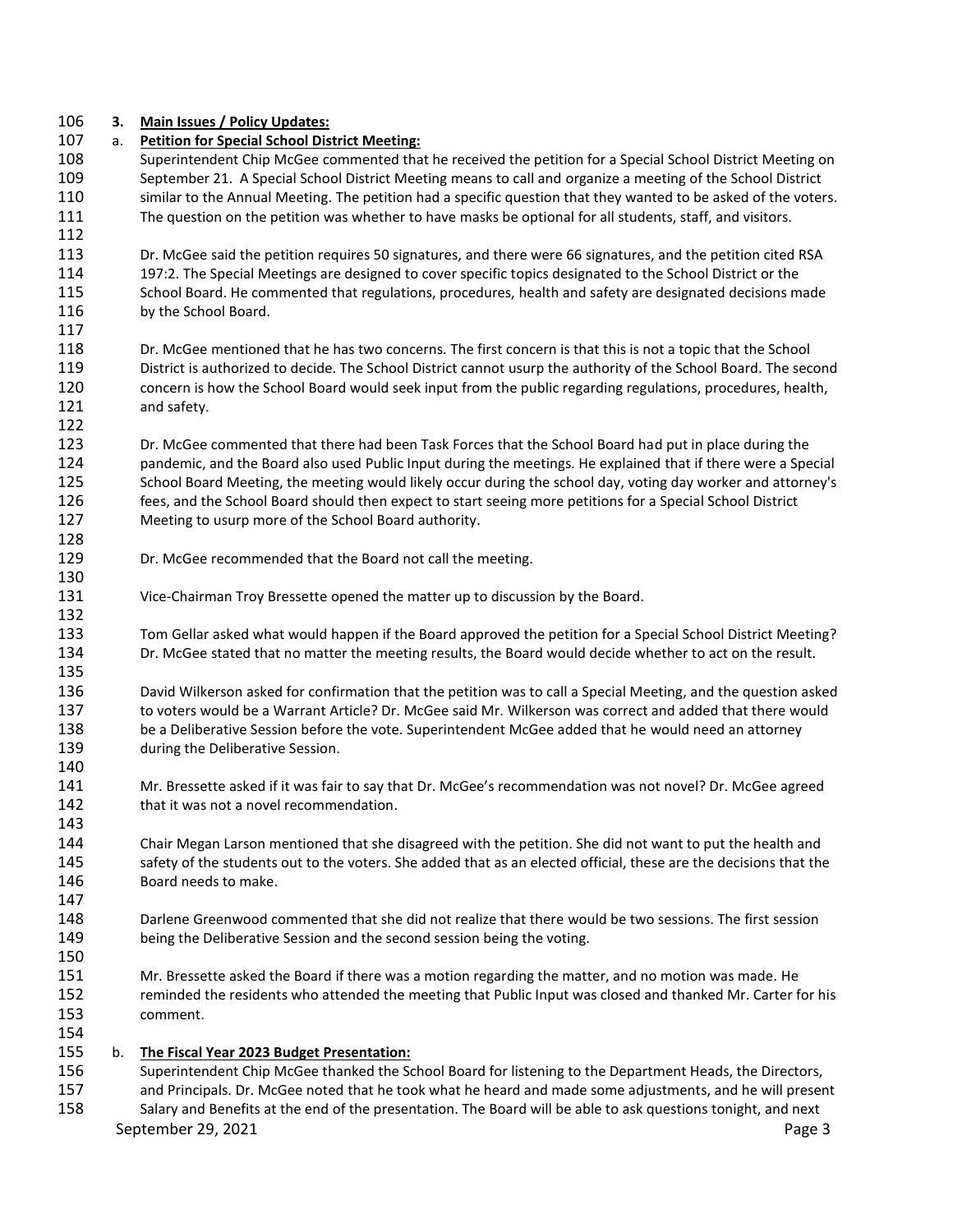- week the School Board will vote on the budget. The budget will then be given to the Budget Committee for their review.
- Vice-Chair Troy Bressette asked an attendee to take his conversation elsewhere as the Board tried to conduct business.

### **i. Executive Summary:**

 Dr. McGee thanked everyone who helped get the budgets presented to the Board and reviewed all the guidelines he provided. They made adjustments in supplies and equipment based on projected enrollment changes and sought out possible reductions in the budget without reducing services such as areas of historical over-budgeting.

- He mentioned that they followed the Future Ready Plan to guide the technology budget, the Textbook Replacement for curriculum revision budgeting, and the Capital Improvement Plan for facilities plan budgeting.
- They prioritized math instructional improvements, they budgeted for Full-Day Kindergarten within the requested Operating Budget. They also proposed any staffing level changes and prepared an itemized and prioritized list.

### **ii. Enrollment Projection:**

 Dr. McGee mentioned that the most important driver for the budget is enrollment. The enrollment figures are unofficial because the information was presented before October 1. He noted that the District would see an annual decline in enrollment, and he provided enrollment numbers. Last year PES had an enrollment of 723 students, and this year will have an enrollment of 714. Last year PMS had an enrollment of 438 students, and this year will have an enrollment of 387. Furthermore, last year PHS had an enrollment of 613 students, and 185 this year will have an enrollment of 588.

### **iii. Fixed Costs:**

Dr. McGee stated that he sees four significant cost drivers. The four drivers are:

- 189 i. Bond Payment on the Pelham Memorial School - The town voted and approved the renovation of Pelham Memorial School in March 2021. The first principal and interest payments are due in FY2023. 193 ii. Special Education Out of District (OOD) Costs –
- Tuition increased for both residential and day programs as a result of IEP requirements and increased 195 rates.
- iii. Health Insurance Health Trust has provided guidance that we budget for an increase in premiums of 12.5%.

# iv. Salaries –

 Salary increases for FY23 include year 4 of 5 of the contract with the PEA (estimated average increase of 3.5%) and year 3 of 3 with PESPA (estimated average increase of 3.2%.)

 Dr. McGee mentioned that the four significant cost drivers total \$2,825,037 or 96% of the overall increase to the \$2,944,480 for FY2023

- 
- 
- 
- 
-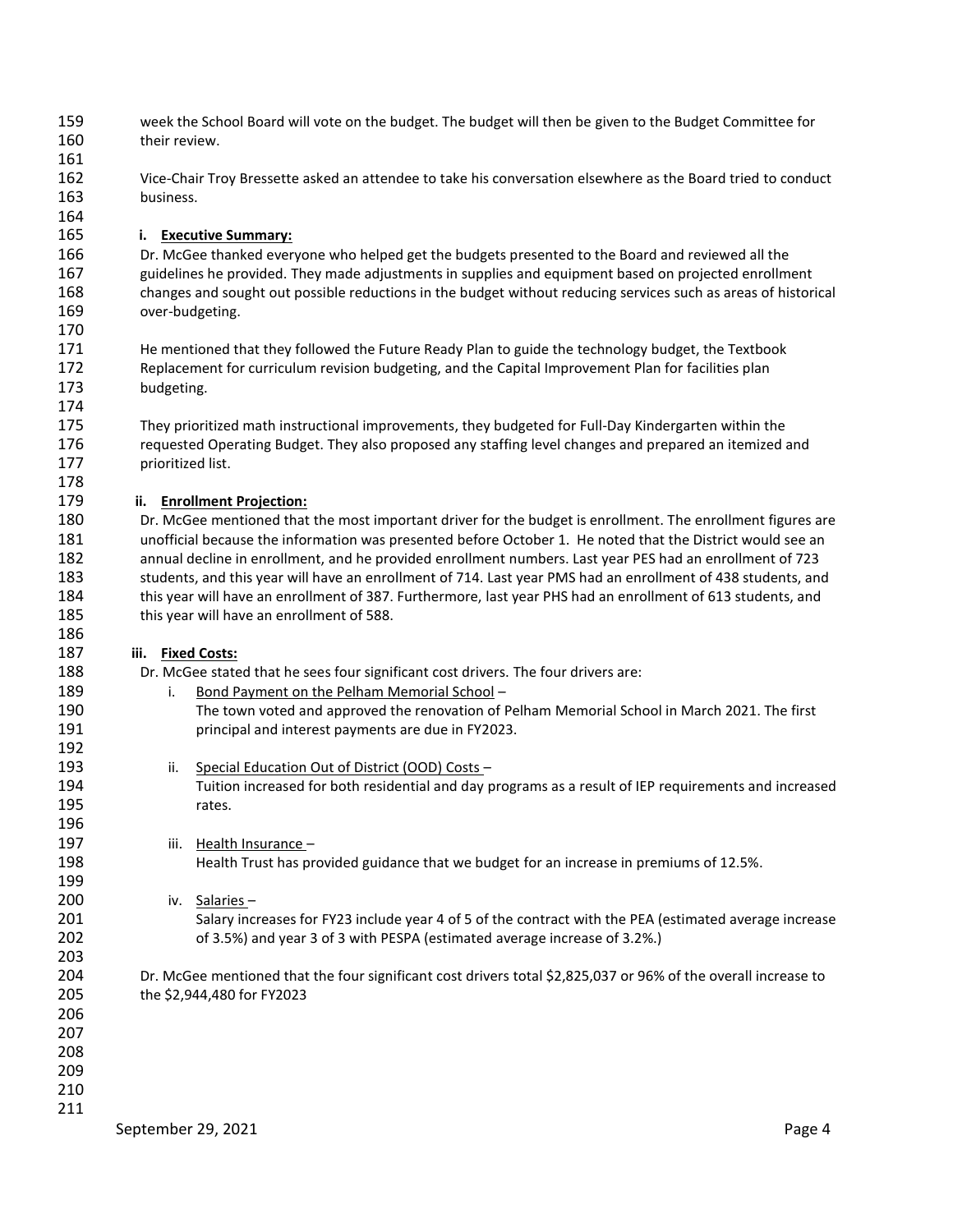| 212 | iv.    |      | <b>Programmable and Operational Considerations for FY2023:</b>                                                  |  |
|-----|--------|------|-----------------------------------------------------------------------------------------------------------------|--|
| 213 |        | i.   | Full-Day Kindergarten - Dr. McGee mentioned that the District currently has two-and-a-half hours of             |  |
| 214 |        |      | am and pm sessions. He noted that not having a full-day Kindergarten puts Pelham at a competitive               |  |
| 215 |        |      | disadvantage in the housing market compared to our neighboring town. Dr. McGee commented that                   |  |
| 216 |        |      | a task force worked on this project over the summer.                                                            |  |
| 217 |        |      | Staffing Requirements - The District would need to add 2.5 FTE Kindergarten Teachers and<br>а.                  |  |
| 218 |        |      | 2.5 Instructional Assistants. Two PES Teachers would be reassigned because of declining                         |  |
| 219 |        |      | enrollment numbers, and the District has an unfilled 0.5 FTE Computer Science position.                         |  |
| 220 |        |      |                                                                                                                 |  |
| 221 |        | ii.  | Creation of a Full Middle School Program - Dr. McGee mentioned that the District would provide                  |  |
| 222 |        |      | programming for Family and Consumer Science (FACS) and Science Technology Engineering Arts and                  |  |
| 223 |        |      | Mathematics (STEAM) as part of the renovation project. He is proposing the addition of a full-time              |  |
| 224 |        |      | position for FACS and STEAM.                                                                                    |  |
| 225 |        |      | Staffing Requirements - The District would need to add 1 FTE Family and Consumer Science<br>а.                  |  |
| 226 |        |      | (FACS) Teacher and 1 FTE STEAM Teacher. The District would reassign two PMS Teachers                            |  |
| 227 |        |      | because of the decline in enrollment numbers.                                                                   |  |
| 228 |        |      |                                                                                                                 |  |
| 229 |        | iii. | Technology, Instructional Materials, and Capital Maintenance - Dr. McGee commented that in order                |  |
| 230 |        |      | to maintain and not fall behind, the District has followed the multi-year plan, regarding Technology,           |  |
| 231 |        |      | Textbooks and Instruction Materials, and Building and Grounds Maintenance.                                      |  |
| 232 |        |      |                                                                                                                 |  |
| 233 |        |      | Chair Megan Larson asked when the District will receive the guaranteed maximum rates for insurance?             |  |
| 234 |        |      | Business Administrator Deb Mahoney said they should receive the information by Tuesday, October 5. Ms.          |  |
| 235 |        |      | Larson then wanted to know the number of students compared to teachers in PES and PMS. She added that           |  |
| 236 |        |      | she wanted to know how the class sizes were going to be impacted. Dr. McGee stated that he would get Ms.        |  |
| 237 |        |      | Larson the requested information.                                                                               |  |
| 238 |        |      |                                                                                                                 |  |
| 239 |        |      | Darlene Greenwood asked what Dr. McGee's plan was regarding the two teachers at PES and the two teachers        |  |
| 240 |        |      | at PMS that need to be reallocated? Dr. McGee stated that PES Teachers have overlapping certifications,         |  |
| 241 |        |      | allowing him to reassign the Teachers to another classroom. He added that this assumes that every one that is   |  |
| 242 |        |      | here this year is here next year.                                                                               |  |
| 243 |        |      |                                                                                                                 |  |
| 244 |        |      | Dr. McGee mentioned that the PMS positions are trickier because the Teachers cover Grades Six through Eight     |  |
| 245 |        |      | content, and the positions that they are adding are not Core content. Because STEAM and FACS require a          |  |
| 246 |        |      | specific certification, these positions would not be available to the Teachers being reallocated. He noted that |  |
| 247 |        |      | he is committed by contract and the values of the District to find positions for people who are here.           |  |
| 248 |        |      |                                                                                                                 |  |
| 249 |        |      | Assistant Superintendent Sarah Marandos mentioned that there is no specific certification for STEAM for the     |  |
| 250 |        |      | State of New Hampshire. There is District discretion whether the course is Computer Science-based or Math-      |  |
| 251 | based. |      |                                                                                                                 |  |
| 252 |        |      |                                                                                                                 |  |
| 253 |        |      | Tom Gellar asked whether salaries or health insurance is tracking closer to projections or that the premiums    |  |
| 254 |        |      | have increased significantly? Business Administrator Deb Mahoney stated that when they do the cost, they        |  |
| 255 |        |      | base it off the current staff at that time. Ms. Mahoney said that she would have to go back and analyze it and  |  |
| 256 |        |      | added that she would compare past FTE numbers to the current FTE numbers.                                       |  |
| 257 |        |      |                                                                                                                 |  |
| 258 |        |      | Mr. Bressette mentioned that he sees the 96% figure as a strong indicator that a large portion of the proposed  |  |
| 259 |        |      | increase will be in the Default Budget, and Dr. McGee said the comment was fair. David Wilkerson commented      |  |
| 260 |        |      | that the budget figures are the best estimate that can be provided given the accounting sciences.               |  |
| 261 |        |      |                                                                                                                 |  |
| 262 |        |      | Dr. McGee stated that the salary number includes PESPA and PEA increases, but it also includes positions that   |  |
| 263 |        |      | have been reduced and proposed to be added.                                                                     |  |
| 264 |        |      |                                                                                                                 |  |
|     |        |      | September 29, 2021<br>Page 5                                                                                    |  |
|     |        |      |                                                                                                                 |  |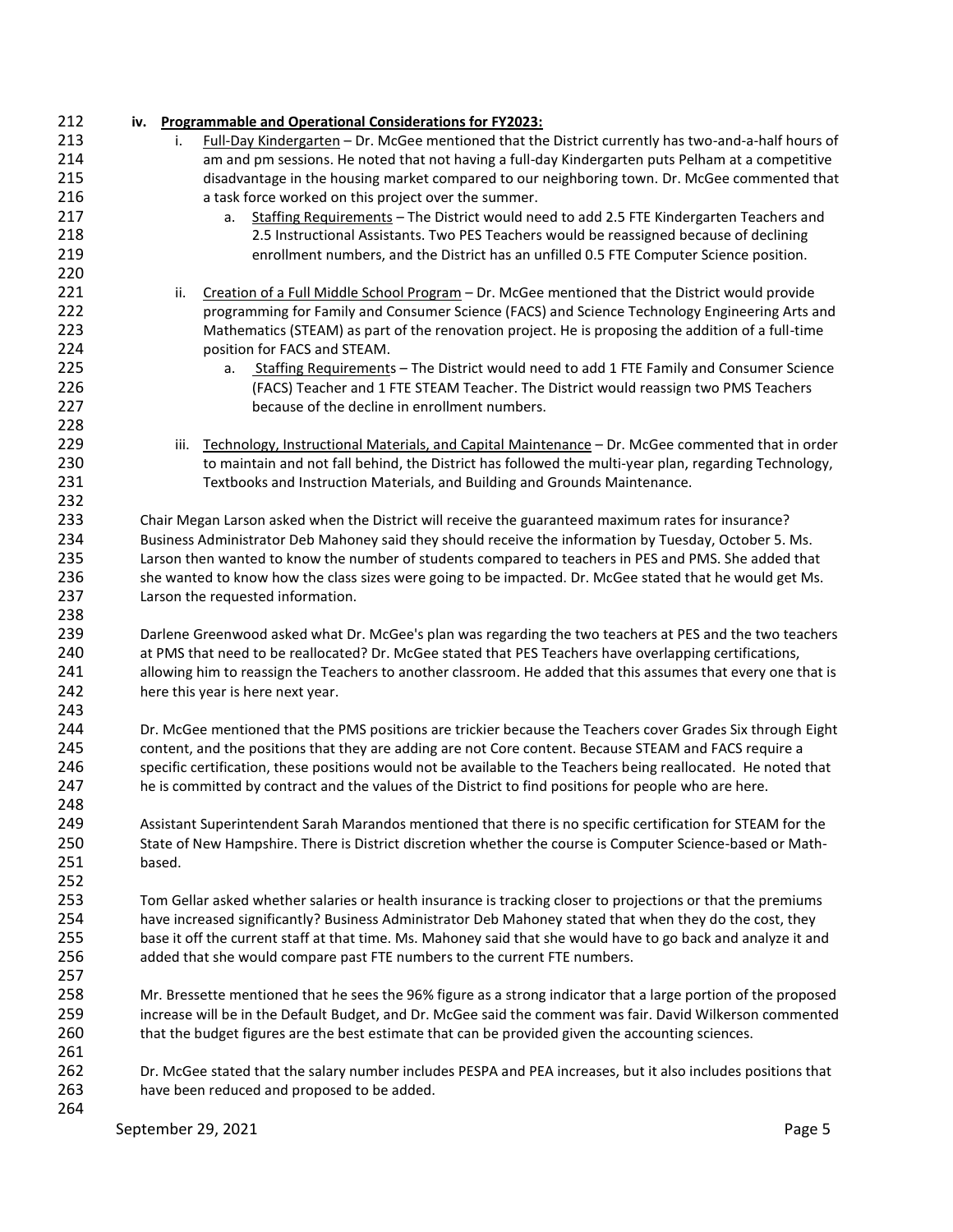| 265                      | V. General Fund:                                                                                                                                                                                                                                 |
|--------------------------|--------------------------------------------------------------------------------------------------------------------------------------------------------------------------------------------------------------------------------------------------|
| 266                      | Fiscal Year 2023 Budget - Location Summary:                                                                                                                                                                                                      |
| 267                      | <b>General Fund Areas of Increases</b>                                                                                                                                                                                                           |
| 268                      | Total 00 - District Wide<br>\$2,258,502<br>1.                                                                                                                                                                                                    |
| 269                      | Total 01 - School Board<br>\$1,190<br>2.                                                                                                                                                                                                         |
| 270                      | Total 11 - Pelham Elementary School<br>\$271,095<br>3.                                                                                                                                                                                           |
| 271                      | Total 12 - Pelham Memorial School<br>\$68,432<br>4.                                                                                                                                                                                              |
| 272                      | Total 23 - Pelham High School<br>\$266,685<br>5.                                                                                                                                                                                                 |
| 273                      | \$78,575<br>6.<br><b>SAU #28</b>                                                                                                                                                                                                                 |
| 274                      | Total<br>\$2,944,480                                                                                                                                                                                                                             |
| 275<br>276               |                                                                                                                                                                                                                                                  |
| 277<br>278<br>279<br>280 | Dr. McGee commented that the Pelham Elementary School had an increase of \$271,095. He noted that the<br>increase was partly caused by their budgeting for a full-day Kindergarten. The numbers are also reflective of<br>salaries and benefits. |
| 281                      | VI. FY 2023 Budget Detail Report by Function:                                                                                                                                                                                                    |
| 282<br>283               | Superintendent Chip McGee presented the School Board with the Level Two Superintendent Budget                                                                                                                                                    |
| 284                      | Reduction/Adjustment document. Dr. McGee reviewed the budget reductions and adjustments using the                                                                                                                                                |
| 285                      | budget detail report by function.                                                                                                                                                                                                                |
| 286                      |                                                                                                                                                                                                                                                  |
| 287                      | <b>PES</b>                                                                                                                                                                                                                                       |
| 288                      | Dr. McGee commented on the note under Regular Education Programs. The note read, there is a new request                                                                                                                                          |
| 289                      | for full-day Kindergarten that requires 2.5 FTE Kindergarten Teachers in addition to the current total of six to                                                                                                                                 |
| 290                      | be filled through Teacher reassignment in FY2023. There is no expected budgetary increase required.                                                                                                                                              |
| 291                      |                                                                                                                                                                                                                                                  |
| 292                      | He then reviewed the note under Instructional Assistant's Salaries. The note read, a new request for full-day                                                                                                                                    |
| 293                      | Kindergarten. Add 2.5 FTE to the current 3.5 IA positions, a total of six, and the estimated salary is \$47,589.43.                                                                                                                              |
| 294                      |                                                                                                                                                                                                                                                  |
| 295                      | Vice-Chair Troy Bressette mentioned that the declining enrollment is providing the School District with the                                                                                                                                      |
| 296                      | opportunity to implement a full-day Kindergarten program at less of an overall cost to the District. Dr. McGee                                                                                                                                   |
| 297                      | noted that he feels very fortunate about the timing because it provides the community an opportunity to have                                                                                                                                     |
| 298                      | a full-day Kindergarten.                                                                                                                                                                                                                         |
| 299                      |                                                                                                                                                                                                                                                  |
| 300                      | Ms. Larson said that the Instructional Assistant's Salaries is listed as an increase of \$85,067.77; how did the                                                                                                                                 |
| 301                      | District get to that amount. Ms. Mahoney stated that part of that was the new 2.5 FTE for \$47,589.43, and the                                                                                                                                   |
| 302                      | balance is for the increase in salaries. Ms. Mahoney said that she needed to add SAU notes to the two vacant                                                                                                                                     |
| 303                      | positions. The two listed vacant positions are actually four vacant positions.                                                                                                                                                                   |
| 304                      |                                                                                                                                                                                                                                                  |
| 305                      | Dr. McGee and the School Board reviewed the Level Two Superintendent cuts made to the PES line items.                                                                                                                                            |
| 306                      |                                                                                                                                                                                                                                                  |
| 307                      | <b>Supplies</b>                                                                                                                                                                                                                                  |
| 308                      | Dr. McGee made a Level Two Superintendent Cut to Recess Misc. Supplies, Misc. Supplies Dining, Grade Five                                                                                                                                        |
| 309                      | Dry Erase Clipboards, and General Supplies for full-day Kindergarten. He cut Apps for iPad / Mini Cart under                                                                                                                                     |
| 310                      | Software.                                                                                                                                                                                                                                        |
| 311                      |                                                                                                                                                                                                                                                  |
| 312                      | Furniture - Additional                                                                                                                                                                                                                           |
| 313                      | Dr. McGee made a Level Two Superintendent Cut to Grade Two Kidney Tables, Grade Four Mobile Desks and                                                                                                                                            |
| 314                      | reduced the Lunch Room Tables to one. Ms. Mahoney mentioned that the District would look to replace one                                                                                                                                          |
| 315                      | lunch table and repair the other. Mr. Bressette suggested moving the proposed lunch tables to line item 737.                                                                                                                                     |
| 316                      |                                                                                                                                                                                                                                                  |
| 317                      |                                                                                                                                                                                                                                                  |
|                          | September 29, 2021<br>Page 6                                                                                                                                                                                                                     |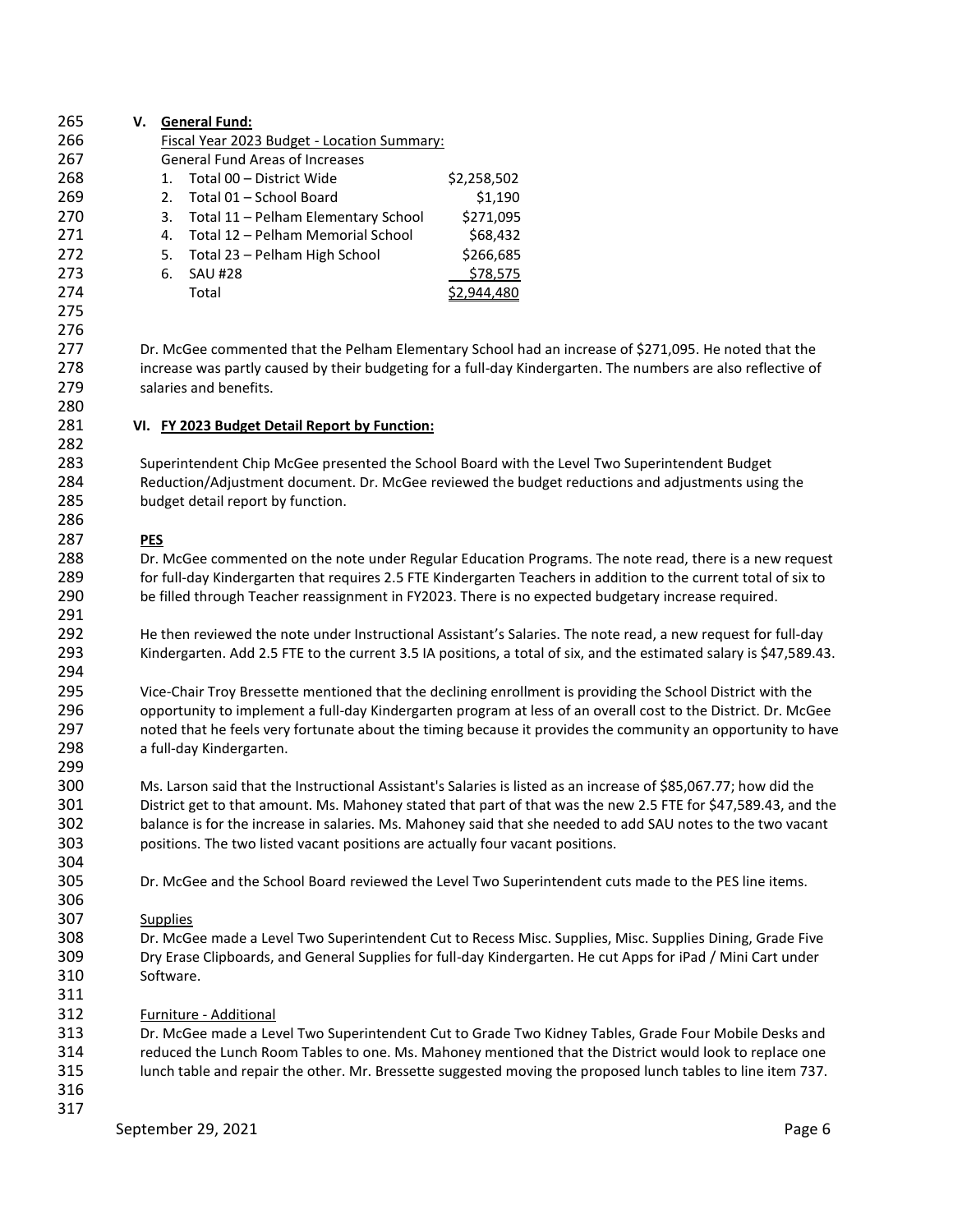| 318<br>319<br>320<br>321<br>322               | Furniture - Replacement<br>Dr. McGee made a Level Two Superintendent Cut to Kindergarten chairs; Grade Two bookcase reduced to one,<br>Grade Three cabinet, table, and Grade Five chairs were reduced to 30. He thanked the PES team for graciously<br>accepting the reductions.                                                                                                                                                                                                    |
|-----------------------------------------------|-------------------------------------------------------------------------------------------------------------------------------------------------------------------------------------------------------------------------------------------------------------------------------------------------------------------------------------------------------------------------------------------------------------------------------------------------------------------------------------|
| 323<br>324<br>325<br>326<br>327<br>328<br>329 | Equipment - Replacement<br>Dr. McGee made a Level Two Superintendent Cut to a refrigerator, 3D Printer Pens, Grade Four Sharpeners,<br>and Robotics Kit. He noted that the programs could continue without the equipment. Mr. Wilkerson<br>said that when the District cuts a product for Kindergarten, it is done because it already has a half-day<br>Kindergarten. The equipment for a half-day Kindergarten can be reduced if the residents approve a full-day<br>Kindergarten. |
| 330<br>331<br>332<br>333<br>334               | <b>PES - Physical Education</b><br>Dr. McGee made a Level Two Superintendent cut to Rainbow Targets, Digital Wheel, Rainbow Storage, and<br>Health-smart. He believes that the District can do without these tools. Mr. Bressette asked if the programming<br>levels would remain if they accepted the cuts? Dr. McGee confirmed that program reduction would not occur.                                                                                                            |
| 335<br>336<br>337<br>338                      | <b>PES - Math Education</b><br><b>Supplies</b><br>Dr. McGee made a Level Two Superintendent cut to per-pupil supplies for Kindergarten and Grades One<br>through Grades Five.                                                                                                                                                                                                                                                                                                       |
| 339<br>340<br>341<br>342                      | <b>Textbooks - Replacement</b><br>Dr. McGee made a Level Two Superintendent cut to Read Aloud Books.                                                                                                                                                                                                                                                                                                                                                                                |
| 343<br>344<br>345<br>346                      | <b>Information Access Fees</b><br>Dr. McGee made a Level Two Superintendent cut to an iReady Instructional License for each student. The<br>District will instead purchase a Toolkit for the Teachers of \$3,300. Mr. Bressette asked that a note be made to<br>show what the \$3,300 was attributed to.                                                                                                                                                                            |
| 347<br>348<br>349<br>350                      | Ms. Larson asked if all the Teachers would use the Toolkit to implement in their class? Dr. Marandos<br>confirmed that all grade level Teachers would have access to the Toolkit.                                                                                                                                                                                                                                                                                                   |
| 351<br>352<br>353<br>354<br>355<br>356        | <b>PES Music Education</b><br>Equipment - Replacement<br>Dr. McGee made a Level Two Superintendent cut to an iPod Touch and a stereo. Mr. Bressette mentioned that<br>the two items were malfunctioning and wanted to know if the products were needed to deliver instruction?<br>Dr. McGee said that these are items that the District can do without, and the staff will be able to work around<br>not having the items in the budget.                                            |
| 357<br>358<br>359<br>360<br>361               | <b>PES Science Education</b><br><b>Supplies</b><br>Dr. McGee made a Level Two Superintendent cut to Kindergarten Planting and Supplies.                                                                                                                                                                                                                                                                                                                                             |
| 362<br>363<br>364<br>365                      | <b>Textbooks - Replacements</b><br>Dr. McGee made a Level Two Superintendent cut to Read Alouds.<br><b>Information Access Fees</b>                                                                                                                                                                                                                                                                                                                                                  |
| 366<br>367<br>368<br>369<br>370               | Dr. McGee made a Level Two Superintendent cut to Mystery Science and added Generation Genius.                                                                                                                                                                                                                                                                                                                                                                                       |
|                                               | September 29, 2021<br>Page 7                                                                                                                                                                                                                                                                                                                                                                                                                                                        |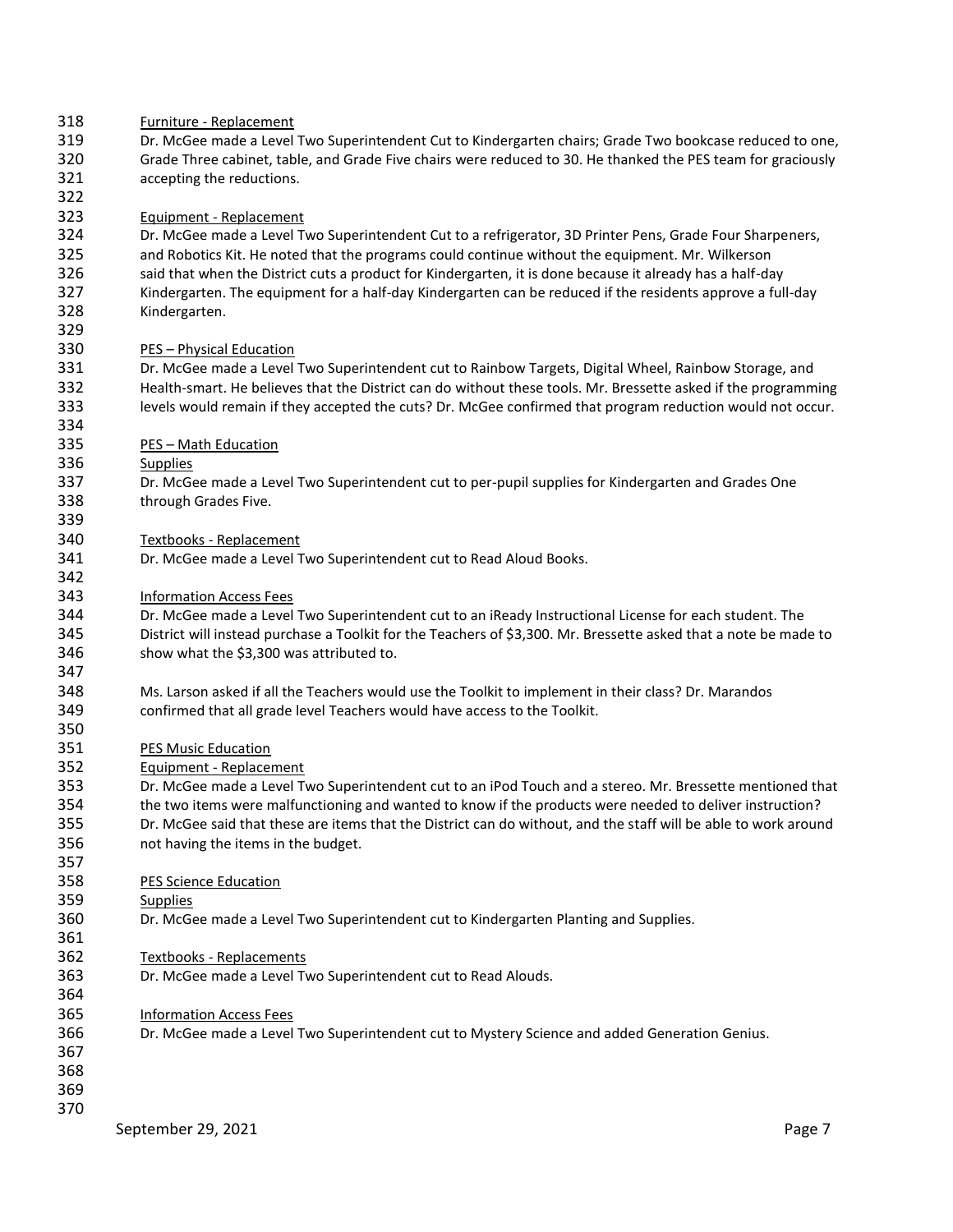| 371 | <b>PES Social Science Education</b>                                                                          |
|-----|--------------------------------------------------------------------------------------------------------------|
| 372 | <b>Supplies</b>                                                                                              |
| 373 | Dr. McGee made a Level Two Superintendent cut to Social-Emotional Learning textbooks and miscellaneous       |
| 374 | supplies.                                                                                                    |
| 375 |                                                                                                              |
| 376 | <b>PES STEAM Education</b>                                                                                   |
| 377 | Textbooks - Replacement                                                                                      |
| 378 | Dr. McGee made a Level Two Superintendent cut to manipulatives, Makerspace materials, miscellaneous          |
| 379 | lumber, and filament for a 3D printer. Mr. Bressette questioned why the requested budget for STEAM was less  |
| 380 | than previous years. Dr. McGee mentioned that the STEAM programs need to stock up initially. He added that   |
| 381 | STEAM started in Pelham five years ago, and the District now has a track record of what supplies are needed. |
| 382 |                                                                                                              |
| 383 | <b>PES Reading Education</b>                                                                                 |
| 384 | <b>Supplies</b>                                                                                              |
| 385 | Dr. McGee made a Level Two Superintendent cut to material markers, boards, and professional text.            |
| 386 |                                                                                                              |
| 387 | Textbooks - Replacement                                                                                      |
| 388 | Dr. McGee made a Level Two Superintendent cut to Reading Specialist books, Writers Workshop Mentor text,     |
| 389 | Wonders Trade book, Read Aloud, and extension of the Reading Program. He commented that this was the         |
| 390 | most challenging section to cut. Mr. Bressette said that the Board could come back next week and make        |
| 391 | additional amendments to the budget. He added that the amendment could find its way into the budget if the   |
| 392 | majority of the School Board were to agree.                                                                  |
| 393 |                                                                                                              |
| 394 | Software                                                                                                     |
| 395 | Dr. McGee made a Level Two Superintendent cut to iPad Apps                                                   |
| 396 |                                                                                                              |
| 397 | Substitute Budget                                                                                            |
| 398 | Mr. Bressette mentioned that the District has around \$240,000 spent on Long-Term and Daily Substitute       |
| 399 | salaries in the prior Fiscal Year. He reviewed the proposed budgets for Daily and Long-Term Substitutes and  |
| 400 | suggested that a more appropriate number for Long-Term Substitutes was \$115,000 instead of \$120,000.       |
| 401 |                                                                                                              |
| 402 | Dr. McGee thanked Mr. Bressette for the suggestion and said that he and Ms. Mahoney would review the         |
| 403 | suggestion before the next meeting. Ms. Mahoney stated that she would pull a report from Payroll and         |
| 404 | provide a detailed report of the expenses.                                                                   |
| 405 |                                                                                                              |
| 406 | Ms. Larson asked if the payroll numbers were based on a Covid-19 year? Dr. McGee confirmed that the          |
| 407 | salaries from FY2021 were from a Covid-19 year.                                                              |
| 408 |                                                                                                              |
| 409 | <b>PMS</b>                                                                                                   |
| 410 | Dr. McGee and the School Board reviewed the Level Two Superintendent cuts made to the PMS line items.        |
| 411 |                                                                                                              |
| 412 | <b>PMS Art Education</b>                                                                                     |
| 413 | <b>Supplies</b>                                                                                              |
| 414 | Dr. McGee made a Level Two Superintendent cut to general art supplies.                                       |
| 415 |                                                                                                              |
| 416 | <b>PMS Language Arts Education</b>                                                                           |
| 417 | Furniture - Replacement                                                                                      |
| 418 | Dr. McGee made a Level Two Superintendent cut to a large whiteboard. He noted that with the renovation, he   |
| 419 | wanted to wait on purchasing the whiteboard.                                                                 |
| 420 |                                                                                                              |
| 421 | <b>PMS Science Education</b>                                                                                 |
| 422 | Mr. Bressette asked that Ms. Mahoney double-check the math to ensure that the numbers coincide with the      |
| 423 | descriptions.                                                                                                |
|     | September 29, 2021<br>Page 8                                                                                 |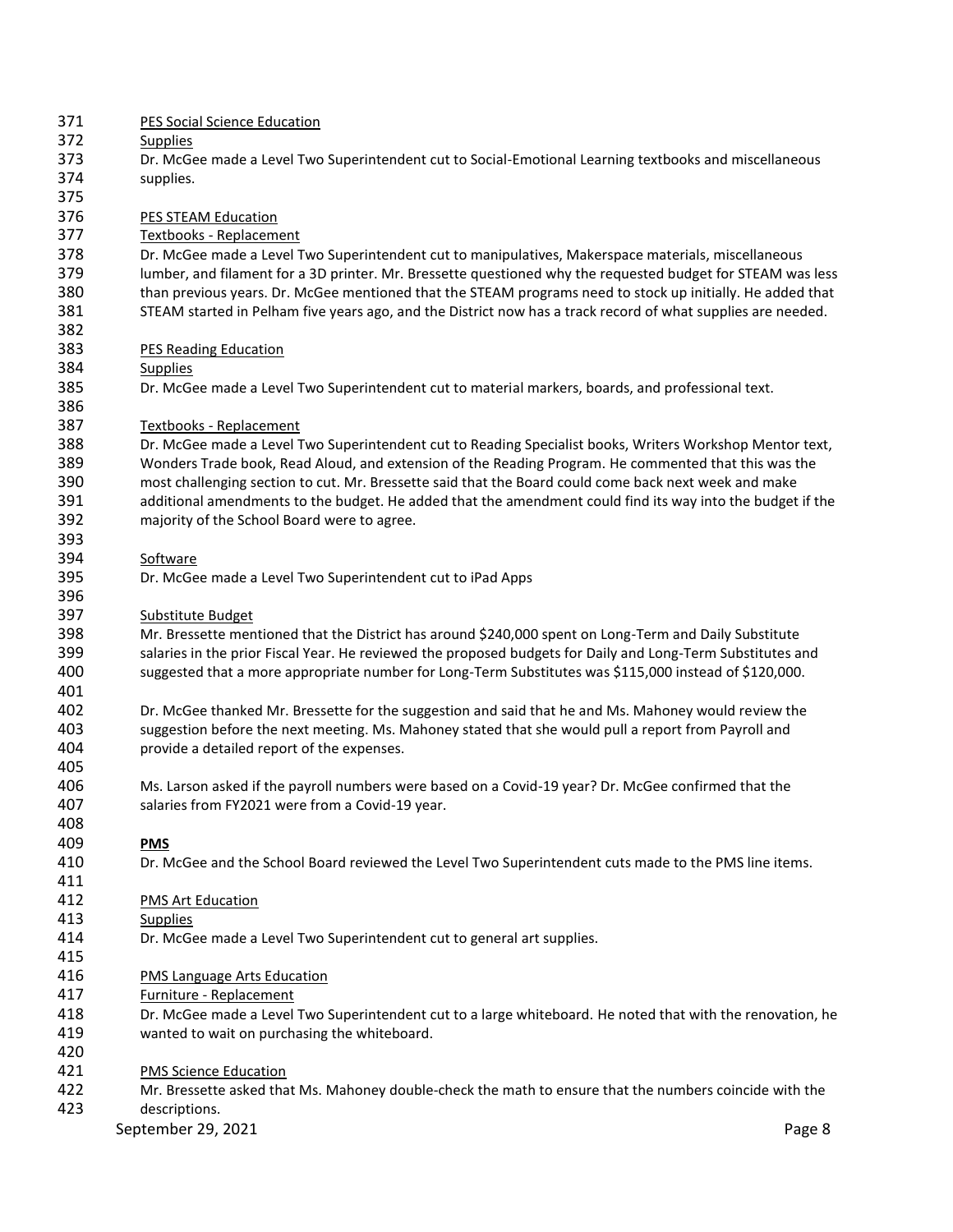| <b>PMS Science Education</b>                                                                                                        |
|-------------------------------------------------------------------------------------------------------------------------------------|
| <b>Supplies</b>                                                                                                                     |
| Dr. McGee s made a Level Two Superintendent cut to science supplies.                                                                |
| Furniture - Additional                                                                                                              |
| Dr. McGee made a Level Two Superintendent cut to personalized spaces.                                                               |
|                                                                                                                                     |
| <b>PMS Social Science Education</b>                                                                                                 |
| Textbooks - Replacement                                                                                                             |
| Dr. McGee made a Level Two Superintendent cut to the Readers.                                                                       |
|                                                                                                                                     |
| <b>PMS Computer Education</b>                                                                                                       |
| Rental/Lease Software                                                                                                               |
| Dr. McGee made a Level Two Superintendent cut to the Typing Club and the STEAM Programs.                                            |
| Equipment - Additional                                                                                                              |
| Dr. McGee made a Level Two Superintendent cut to the Padcaster Equipment.                                                           |
|                                                                                                                                     |
| <b>PHS</b>                                                                                                                          |
| Dr. McGee and the School Board reviewed the Level Two Superintendent cuts made to the PHS line items.                               |
|                                                                                                                                     |
| PHS Music Education                                                                                                                 |
| Equipment - Additional                                                                                                              |
| Dr. McGee made a Level Two Superintendent cut to of the bassoon. Mr. Bressette asked if the instruments                             |
| were being replaced on a schedule? Dr. McGee mentioned that he does not have a schedule and that the                                |
| instruments were being replaced by student need and wear and tear.                                                                  |
| Equipment - Replacement                                                                                                             |
| Dr. McGee made a Level Two Superintendent cut to of the timpani drums.                                                              |
|                                                                                                                                     |
| <b>PHS Special Education</b>                                                                                                        |
| <b>Professional Services</b>                                                                                                        |
| Dr. McGee noted that PHS had a 43% Reading Specialist at PHS budgeted unfilled. The District does not see a                         |
| need based on the IEP needs, and the position will be removed. He mentioned that one of the budget                                  |
| guidelines was to remove historical over-budgeting, which reduced the budget by \$34,038.14.                                        |
|                                                                                                                                     |
| <b>Information Access Fees</b><br>Dr. McGee made a Level Two Superintendent cut to reduce the number of licenses to ten for Applied |
| Behavioral Analysis (ABA).                                                                                                          |
|                                                                                                                                     |
| <b>Supplies</b>                                                                                                                     |
| Dr. McGee made a Level Two Superintendent cut to general supplies and KABC general supplies. The KABC                               |
| general supplies are used for the full-day Special Needs Program for Kindergarten and no longer need to be                          |
| supplied.                                                                                                                           |
|                                                                                                                                     |
| Equipment - Additional                                                                                                              |
| Dr. McGee made a Level Two Superintendent cut of one FM System.                                                                     |
|                                                                                                                                     |
| <b>Testing - Protocols</b>                                                                                                          |
| Dr. McGee made a Level Two Superintendent cut to \$1,000 for testing supplies.                                                      |
| <b>Supplies</b>                                                                                                                     |
| Dr. McGee made a Level Two Superintendent cut of the Special Education supplies.                                                    |
| September 29, 2021<br>Page 9                                                                                                        |
|                                                                                                                                     |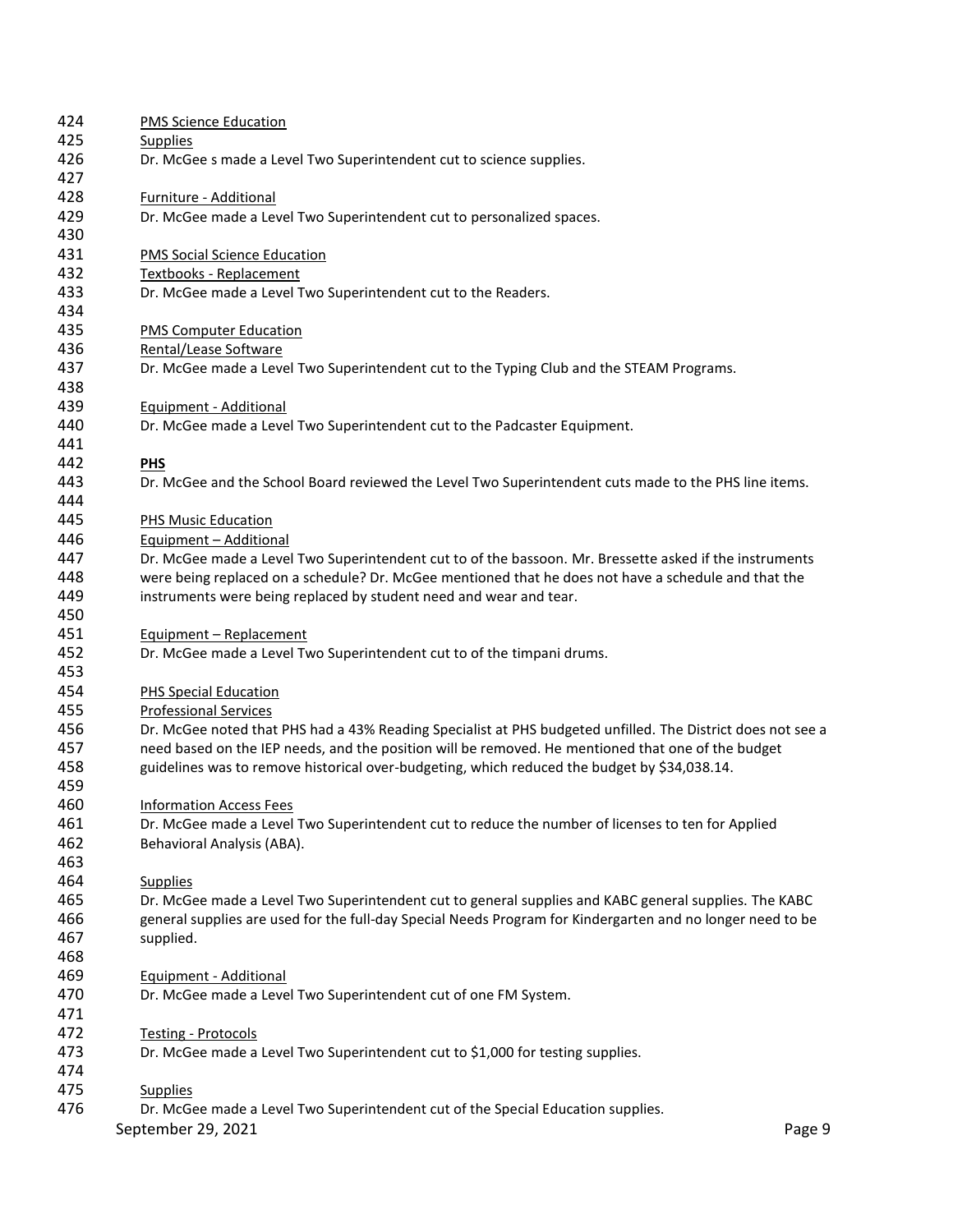| 477        | Furniture - Additional                                                                                         |
|------------|----------------------------------------------------------------------------------------------------------------|
| 478        | Dr. McGee made a Level Two Superintendent cut of additional furniture. Dr. McGee noted that he felt they       |
| 479        | could do without the additional furniture.                                                                     |
| 480        |                                                                                                                |
| 481        | Furniture - Replacement                                                                                        |
| 482        | Dr. McGee made a Level Two Superintendent cut of the shredders, chairs, desks, and cabinets.                   |
| 483        |                                                                                                                |
| 484        | District-Wide                                                                                                  |
| 485        | Dr. McGee and the School Board reviewed the Level Two Superintendent cuts made to the DW line items.           |
| 486        |                                                                                                                |
| 487        | <b>DW Bilingual Programs</b>                                                                                   |
| 488        | IA Salaries                                                                                                    |
| 489        | Dr. McGee mentioned that the Bilingual Program has been historically over-budgeted, and there is an unfilled   |
| 490        | IA position. The District has decided to remove the unfilled IA position and reduce the budget by \$19,287.45. |
| 491        |                                                                                                                |
| 492        | <b>Athletic Activities</b>                                                                                     |
| 493        | Dr. McGee mentioned that he did not have reductions under Athletic Activities.                                 |
| 494        |                                                                                                                |
| 495        | <b>Guidance Services</b>                                                                                       |
| 496        | <b>Supplies</b>                                                                                                |
| 497        | Dr. McGee made a Level Two Superintendent cut to the Guidance Office Supplies and Therapeutic Materials.       |
| 498        |                                                                                                                |
| 499        | <b>Textbooks - Additional</b>                                                                                  |
| 500        | Dr. McGee made a Level Two Superintendent cut to the Guidance Books.                                           |
|            |                                                                                                                |
| 501<br>502 |                                                                                                                |
|            | <b>Information Access Fees</b>                                                                                 |
| 503        | Dr. McGee made a Level Two Superintendent cut to the iPad apps.                                                |
| 504        |                                                                                                                |
| 505        | <b>Workers Non-Union</b>                                                                                       |
| 506        | Dr. McGee made a Level Two Superintendent cut to PowerSchool University by one.                                |
| 507        |                                                                                                                |
| 508        | <b>Travel and Mileage</b>                                                                                      |
| 509        | Dr. McGee made a Level Two Superintendent cut to PowerSchool University by \$850. Mr. Bressette asked if       |
| 510        | this was something that they were contractually obligated? Dr. McGee commented that the District was not       |
| 511        | obligated contractually.                                                                                       |
| 512        |                                                                                                                |
| 513        | <b>Nurse Services</b>                                                                                          |
| 514        | <b>Software</b>                                                                                                |
| 515        | Dr. McGee made a Level Two Superintendent cut to the Snap Workshop. Ms. Mahoney mentioned that the             |
| 516        | cost was supposed to be split by three schools, but the other two schools did not budget for it. The District  |
| 517        | decided to cut the \$500 from the remaining school.                                                            |
| 518        |                                                                                                                |
| 519        | <b>Furniture - Replacement</b>                                                                                 |
| 520        | Dr. McGee made a Level Two Superintendent cut to the Nurse's desk.                                             |
| 521        |                                                                                                                |
| 522        | <b>Psychological Services</b>                                                                                  |
| 523        | <b>Professional Services</b>                                                                                   |
| 524        | Ms. Mahoney mentioned that the District has Special Education positions budgeted as positions in the           |
| 525        | District's budget. She noted that for the District 2.5 FTE Psychologists in the budget, two positions had been |
| 526        | filled, and the 0.5 FTE has been filled as a contracted service. The 0.5 FTE position has been budgeted for    |
| 527        | \$90,000.                                                                                                      |
| 528        |                                                                                                                |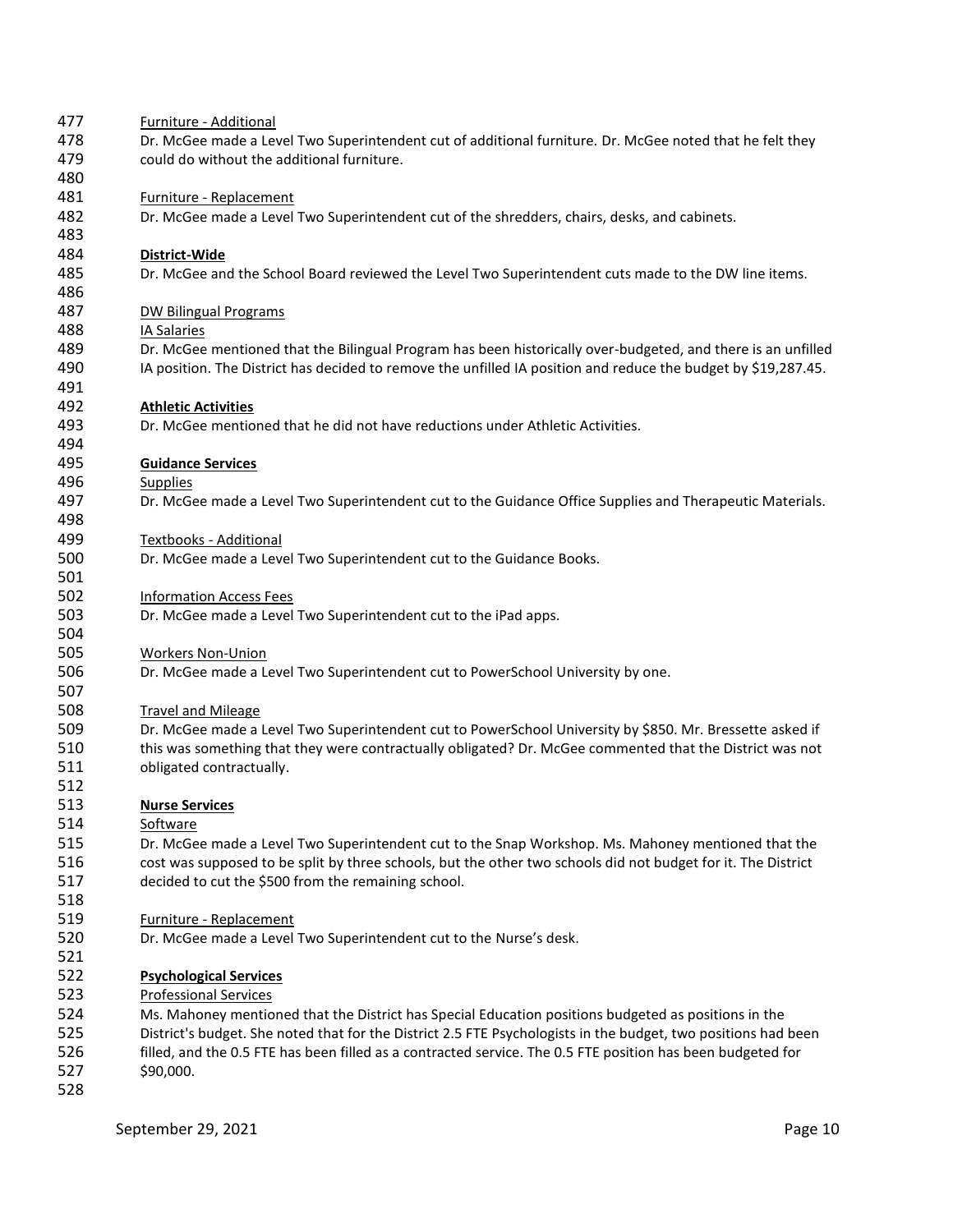| 529 | Ms. Mahoney said that, in essence, the District is double budgeting a portion of the contract. The District has |
|-----|-----------------------------------------------------------------------------------------------------------------|
| 530 | looked at the total cost of the service and reduced the contracted service number by the amount of the          |
| 531 | position in the District's budget. The District is then reducing the budget by \$38,932.50. She commented that  |
| 532 | there was a request to expand the 0.5 FTE position to a full-time position. The full-time position salary is    |
| 533 | \$36,000, and the benefits are \$43,396.                                                                        |
| 534 |                                                                                                                 |
| 535 |                                                                                                                 |
|     | <b>Testing Protocols</b>                                                                                        |
| 536 | Dr. McGee commented that he made a Level Two Superintendent cut to the testing protocols.                       |
| 537 |                                                                                                                 |
| 538 | <b>Speech Services</b>                                                                                          |
| 539 | <b>Salaries</b>                                                                                                 |
| 540 | Ms. Mahoney described how the Speech Services are budgeted using the same concept used for the                  |
| 541 | Psychological Services.                                                                                         |
| 542 |                                                                                                                 |
| 543 | <b>Occupational Therapy (OT) Services</b>                                                                       |
| 544 | Salaries                                                                                                        |
| 545 | Ms. Mahoney described how the Occupational Therapy Services is budgeted using the same concept used for         |
| 546 | the Psychological Services and Speech Services. She noted that the District wants to make the COTA position     |
| 547 |                                                                                                                 |
|     | to an Occupational Therapist. The District currently has a 50% COTA and is requesting to make the position      |
| 548 | full-time. The salary is \$42,006, and the benefits are \$41,134.                                               |
| 549 |                                                                                                                 |
| 550 | <b>Instructional Staff Training</b>                                                                             |
| 551 | <b>Workshops Non-Union</b>                                                                                      |
| 552 | Dr. McGee made a Level Two Superintendent cut because it was budgeted elsewhere.                                |
| 553 |                                                                                                                 |
| 554 | <b>Technology</b>                                                                                               |
| 555 | Dr. McGee mentioned that the District was initially proposing having the future-ready plan be 1:1 for grades K- |
| 556 | 12, and he wants to reduce it back to 1:1 for grades 1-12. He would like the future-ready plan to be 2:1 as it  |
| 557 | has been at the Kindergarten level.                                                                             |
| 558 |                                                                                                                 |
| 559 | Rental/Lease Equipment                                                                                          |
| 560 |                                                                                                                 |
|     | Dr. McGee made a Level Two Superintendent cut and reduced the lease to 430 Chromebooks.                         |
| 561 |                                                                                                                 |
| 562 | <b>PHS Computer Technology</b>                                                                                  |
| 563 | Equipment - Replacement                                                                                         |
| 564 | Dr. McGee made a Level Two Superintendent cut to the large screen and delayed the Business Lab for another      |
| 565 | year. The AV equipment will be replaced on a six-year plan, and he reduced the camera purchase to 44.           |
| 566 |                                                                                                                 |
| 567 | <b>Other Support Services</b>                                                                                   |
| 568 | <b>Miscellaneous</b>                                                                                            |
| 569 | Dr. McGee made a Level Two Superintendent cut to the request by PMS to rent a large screen to use for PMS       |
| 570 | memories.                                                                                                       |
| 571 |                                                                                                                 |
| 572 | Mr. Bressette asked to go back to the PES School Administration budget. He mentioned that the Agenda Books      |
| 573 |                                                                                                                 |
|     | on line 550 Printing are well utilized by the Grade Four and Five students and wanted to know why Dr. McGee     |
| 574 | cut the books. Dr. McGee commented that given the commitment to Google Classroom, the District thought          |
| 575 | they could push the transition for Grades Four and Five.                                                        |
| 576 |                                                                                                                 |
| 577 | Mr. Wilkerson mentioned that he was not in favor of cutting the Agenda Books from the budget. Ms.               |
| 578 | Greenwood agreed that the books should not be cut from the budget because they are an excellent tool for        |
| 579 | Teachers and Parents to communicate with one another.                                                           |
| 580 |                                                                                                                 |
| 581 |                                                                                                                 |
|     | September 29, 2021<br>Page 11                                                                                   |
|     |                                                                                                                 |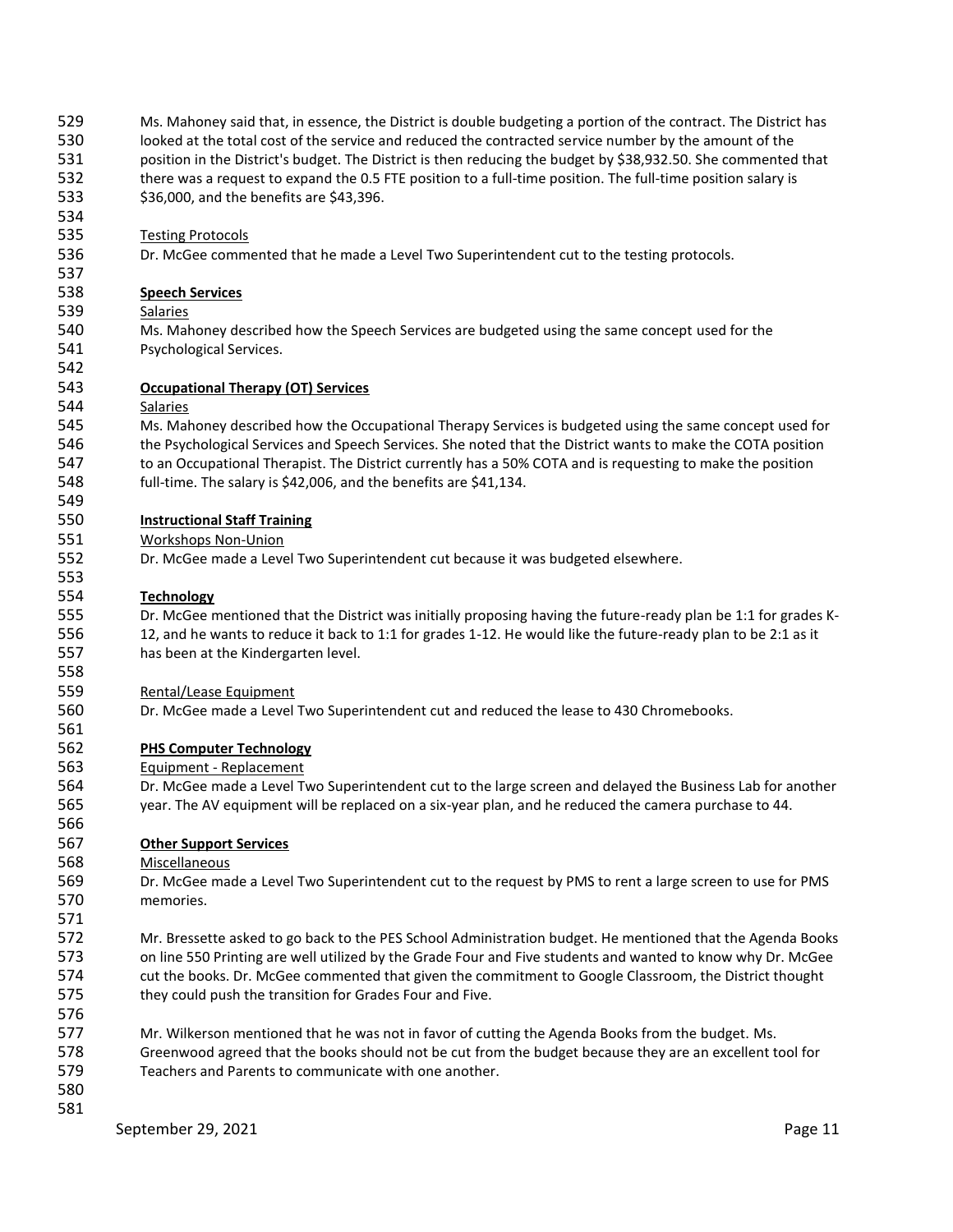| 582 | <b>Building Services</b>                                                                                       |
|-----|----------------------------------------------------------------------------------------------------------------|
| 583 | Equipment - Replacement                                                                                        |
| 584 | Dr. McGee made a Level Two Superintendent cut to the fire alarm panel. He requested the District delay         |
| 585 | replacing the panel as they have put a lot of work into repairing it. Dr. McGee noted that if it did fail, the |
| 586 | District would have to ask the School Board to access the Capital Reserve Fund. Mr. Gellar wanted to know if   |
| 587 | the operations would be affected by the failure of the fire alarm panel. Dr. McGee stated that the operations  |
| 588 | could be affected, just as it was affected this summer.                                                        |
| 589 |                                                                                                                |
| 590 | <b>PMS Building Services</b>                                                                                   |
| 591 | Salaries                                                                                                       |
| 592 | Dr. McGee stated that PMS would be a bigger building next year; he noted that instead of adding another        |
| 593 | position, the District is looking at a reassignment. Dr. McGee explained that he removed the request to hire a |
| 594 | new 1.0 FTE, and instead, the District would reassign a custodian from either PES or PHS to PMS as the         |
| 595 | building grows.                                                                                                |
| 596 |                                                                                                                |
| 597 |                                                                                                                |
| 598 | <b>Boiler Repair and Maintenance</b>                                                                           |
|     | Dr. McGee made a Level Two Superintendent cut to the new rooftop maintenance plan. He added that the           |
| 599 | District would add the plan in over a three-year time frame.                                                   |
| 600 |                                                                                                                |
| 601 | <b>Supplies</b>                                                                                                |
| 602 | Ms. Mahoney mentioned that when the Facilities Level proposals were made, the District did not                 |
| 603 | accommodate the 50% increase in square footage that PMS will see. The District added \$9,500 to the cleaning   |
| 604 | supplies for PMS.                                                                                              |
| 605 |                                                                                                                |
| 606 | Equipment - Replacement                                                                                        |
| 607 | Dr. McGee made a Level Two Superintendent cut to the burnisher.                                                |
| 608 |                                                                                                                |
| 609 | <b>DW Ground Services</b>                                                                                      |
| 610 | Equipment - Additional                                                                                         |
| 611 | Dr. McGee made a Level Two Superintendent cut to the SAU generator connection. The SAU would relocate to       |
| 612 | one of the school buildings until power was restored. Mr. Bressette asked if any harm could happen to the      |
| 613 | generator if it were not connected or used? Ms. Mahoney stated that the generator originally belonged to PES   |
| 614 | but was too small to power the whole building. Ms. Mahoney added that she does not know the lifespan of        |
| 615 | generators but believes it is okay to delay the connection a little bit longer.                                |
| 616 |                                                                                                                |
| 617 | <b>PES Non-Instructional Equipment</b>                                                                         |
| 618 | <b>Contracted Repair and Maintenance</b>                                                                       |
| 619 | Dr. McGee made a Level Two Superintendent cut to integrate pest management. Ms. Mahoney stated that the        |
| 620 | amount was reduced to match the current contract.                                                              |
| 621 |                                                                                                                |
| 622 | <b>Contracted Repair and Maintenance</b>                                                                       |
| 623 | Dr. McGee made a Level Two Superintendent cut to the wireless scoreboard.                                      |
| 624 |                                                                                                                |
| 625 | <b>PMS Non-Instructional Equipment</b>                                                                         |
| 626 | <b>Contracted Repair and Maintenance</b>                                                                       |
| 627 | Dr. McGee made a Level Two Superintendent cut to integrate pest management.                                    |
| 628 |                                                                                                                |
| 629 | <b>PES Emergency Management</b>                                                                                |
| 630 | Equipment - Replacement                                                                                        |
| 631 | Dr. McGee made a Level Two Superintendent reduction to one cellular plan. Ms. Mahoney stated that the          |
| 632 | amount was reduced to match the current contract.                                                              |
| 633 |                                                                                                                |
| 634 | <b>PMS Emergency Management</b>                                                                                |
|     | September 29, 2021<br>Page 12                                                                                  |
|     |                                                                                                                |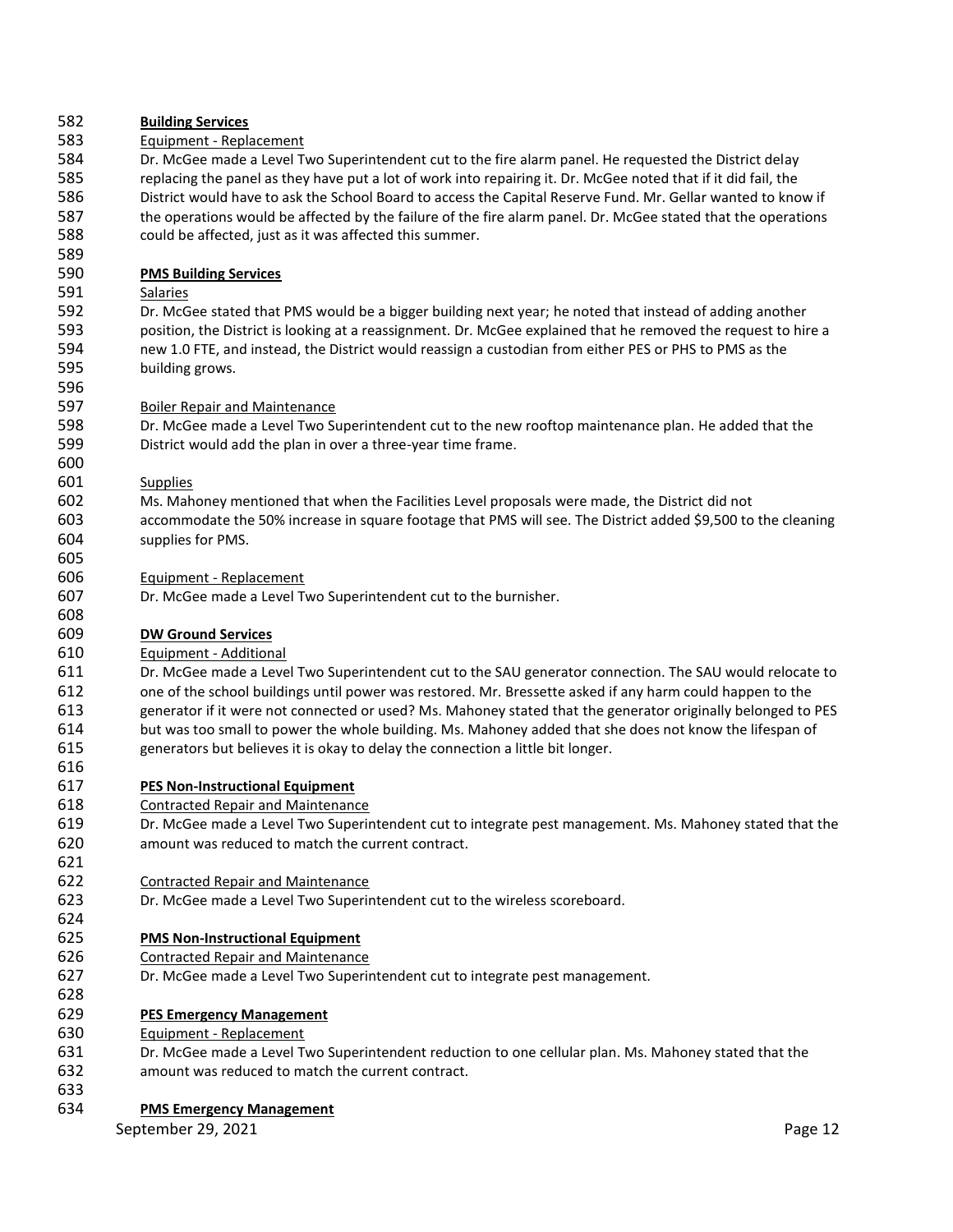| 635 | <b>Supplies</b>                                                                                                |
|-----|----------------------------------------------------------------------------------------------------------------|
| 636 | Dr. McGee made a Level Two Superintendent cut of additional radios.                                            |
| 637 |                                                                                                                |
| 638 | <b>Regular Transportation</b>                                                                                  |
| 639 | Transportation                                                                                                 |
| 640 | Dr. McGee made a Level Two Superintendent cut to the special Kindergarten transportation because               |
| 641 | Kindergarten will be a full day.                                                                               |
| 642 |                                                                                                                |
| 643 | <b>Special Education Transportation</b>                                                                        |
| 644 | Transportation                                                                                                 |
| 645 | Dr. McGee made a Level Two Superintendent cut to the alternative transportation.                               |
| 646 |                                                                                                                |
| 647 | <b>PHS Vocational Transportation</b>                                                                           |
| 648 | Transportation                                                                                                 |
| 649 | Dr. McGee made a Level Two Superintendent cut to the additional CTE bus.                                       |
| 650 |                                                                                                                |
| 651 | Dr. McGee asked Ms. Mahoney if she had anything that she wanted to add? Ms. Mahoney mentioned that the         |
| 652 | SAU requested a new position for coverage at the receptionist level. She noted that the combination of         |
| 653 | Human Resources and Reception has been at the front desk. The full-time receptionist position was moved        |
| 654 | into a full-time Human Resource position. This left a need at the front desk for Reception.                    |
| 655 |                                                                                                                |
| 656 | Ms. Mahoney commented that the District is asking for formal approval of the expansion and splitting of the    |
| 657 | position the way they did it.                                                                                  |
| 658 |                                                                                                                |
| 659 | Ms. Mahoney stated that the insurance increase for medical is 12.5%, which is expected to be the guaranteed    |
| 660 | maximum rate, and she budgeted based on the information that she was provided. Ms. Mahoney added that          |
| 661 | there is a reduction in dental of 1.5%. She noted that the vendor informed her that she should budget for 6%   |
| 662 | regarding Worker's Compensation.                                                                               |
| 663 |                                                                                                                |
| 664 | Mr. Bressette thanked everyone involved in the budget process for their hard work.                             |
| 665 |                                                                                                                |
| 666 | Mr. Wilkerson mentioned that he had heard a report that schools are lacking employees in Nutritional           |
| 667 | Services. Mr. Wilkerson also heard that schools are having problems acquiring food for the students, and he    |
| 668 | wanted to know if there are any factors they should be concerned with.                                         |
| 669 |                                                                                                                |
| 670 | Ms. Mahoney stated that they are down four Food Service staff and one driver. The District is trying to secure |
| 671 | a contracted service driver. She acknowledged that there had been adjustments to orders when the supplies      |
| 672 | were delivered.                                                                                                |
| 673 |                                                                                                                |
| 674 | Mr. Wilkerson stated that he would be more comfortable if an expert came and explained how to store a          |
| 675 | generator until it is connected to the SAU.                                                                    |
| 676 |                                                                                                                |
| 677 | Ms. Mahoney requested that if the Board members have any proposed cuts; they need to send them to her by       |
| 678 | the end of business on Tuesday, October 5. The packet will then be shared on Wednesday, October 6, 2021.       |
| 679 | Ms. Mahoney suggested that the Board members use the template that she used to show the page numbers,          |
| 680 | description, and amount.                                                                                       |
| 681 |                                                                                                                |
| 682 | The Board discussed the past, present, and projected enrollments figures.                                      |
| 683 |                                                                                                                |
| 684 | <b>Pandemic Response:</b>                                                                                      |
| 685 | <b>Hillsborough County (excluding Nashua)</b><br>v.                                                            |
|     |                                                                                                                |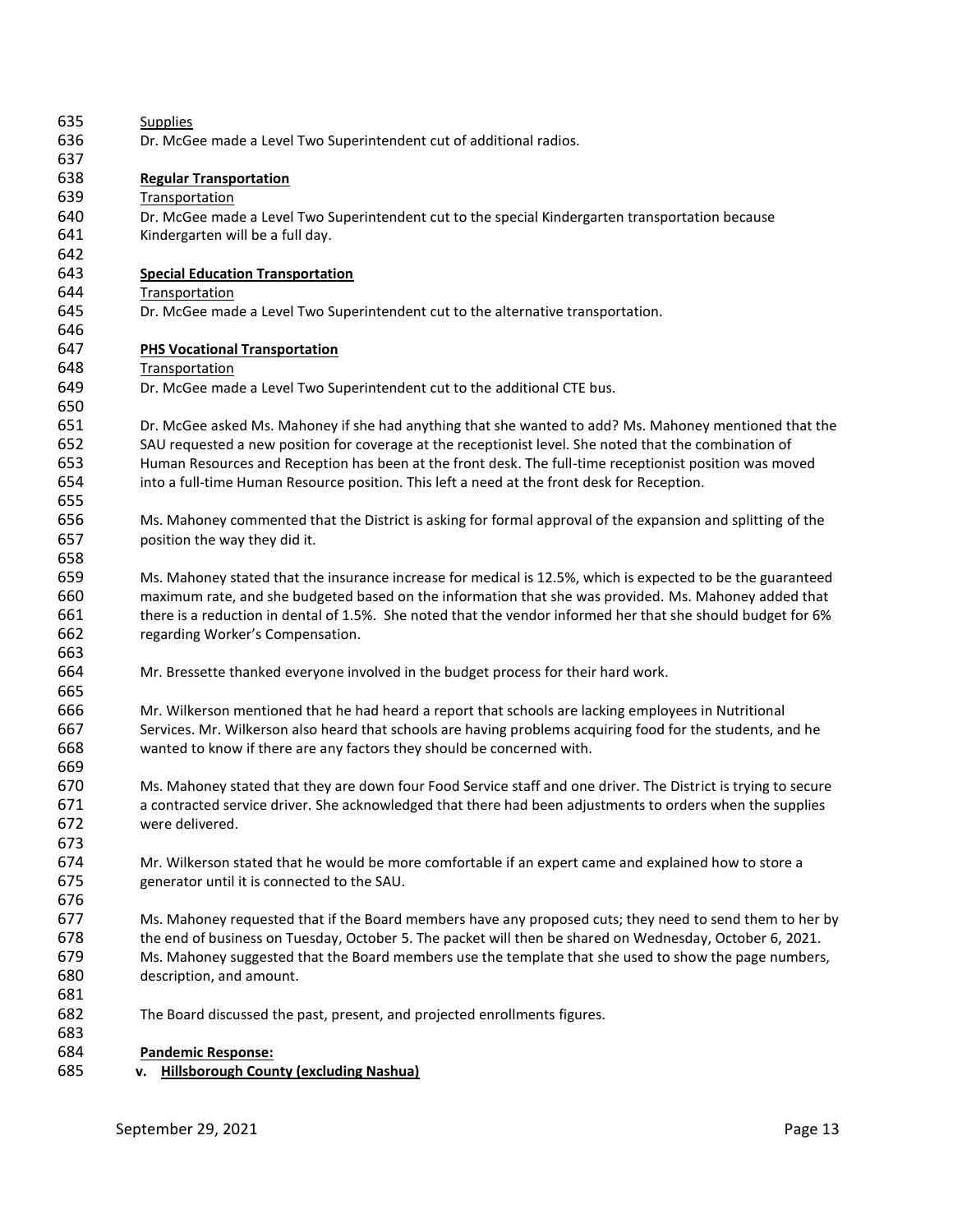Superintendent Chip McGee commented that the District would remain fully open; the free on-site PCR 687 testing occurs on Wednesdays during and after school. The on-site PCR testing program for students and staff completed 239 tests, all of the tests returned negative. Dr. McGee noted that students and staff could sign up for the test on Wednesdays at PES.

 Dr. McGee stated that students' families and staff, who want the test, need to complete the consent form to authorize Convenient MD to perform the PCR testing. The students' families and guardians can sign the student up for testing during school. Dr. McGee noted that the test during the day is only for PES students. He added that the testing during school would remain bi-weekly.

- The Level of Community Transmission is Substantial, and the Level of School Impact is Medium; the Decision Grid shows 'Masks and Distancing.' Dr. McGee stated that the District's current rule is that anyone within three feet of another person for more than an incidental amount of time must wear a mask. He noted that masks are recommended though not required, and this applies to the whole District.
- Dr. McGee mentioned that as of September 10, Grade Eight downstairs had experienced a cluster. This means that Grade Eight downstairs is required to wear masks until Thursday October 7.

### **vi. Hillsborough County**

 The Covid-19 PCR test positivity as a 7-day average was 4.4% (Minimal) on September 15 and was 4.2% (Minimal) on September 29. The number of new infections per 100,000 population for the prior 14 days was 343 (Substantial) on September 15 and was 439 (Substantial) on September 29.

### **vii. Town of Pelham**

 The Covid-19 PCR test positivity as a 7-day average was 3.5% (Minimal) on September 15 and was 5.1% (Moderate) on September 29. The number of new infections per 100,000 population for the prior 14 days was 579 (Substantial) on September 15 and was 643 (Substantial) on September 29.

### **viii. Level of School Impact**

 The next metric that Dr. McGee reviewed was the Level of School Impact. Dr. McGee mentioned that the transmission within schools on September 15 was 'Medium' and was 'Medium' on September 29. He noted that the level of student absenteeism was 7.5% (Low) on September 15 and 9.0% (Low) on September 29. The staff capacity on September 15 was considered 'Normal' and was considered 'Normal' on September 29.

### **ix. Transmission Within Schools**

 Dr. McGee mentioned that because of the single cluster, every time there is a positive case, the District checks for a possible cluster. The District had ten cases of positive Covid-19 tests since Monday and two more tonight.

 Dr. McGee defined what 'Mask and Distancing' meant. Mask and Distancing means that the group involved in 722 the cluster is required to wear masks except during mask breaks.

- Darlene Greenwood mentioned how she is concerned with how the numbers for positive Covid-19 cases keep rising. Ms. Greenwood added that she would like to know where the line would require masks to be worn. Dr. McGee stated that the number of positive Covid-19 cases had stayed pretty level.
- 

 Mr. Bressette commented how the Board regularly talked about the importance of consistent application of procedures stemming from the plan during the pandemic. Mr. Bressette noted that he has heard on several occasions where there is an inconsistent application but noted that the Teachers are human beings and not robots and expecting 100% from consistency would not be reasonable. He asked for Dr. McGee's input

regarding the need for a heightened level of consistency.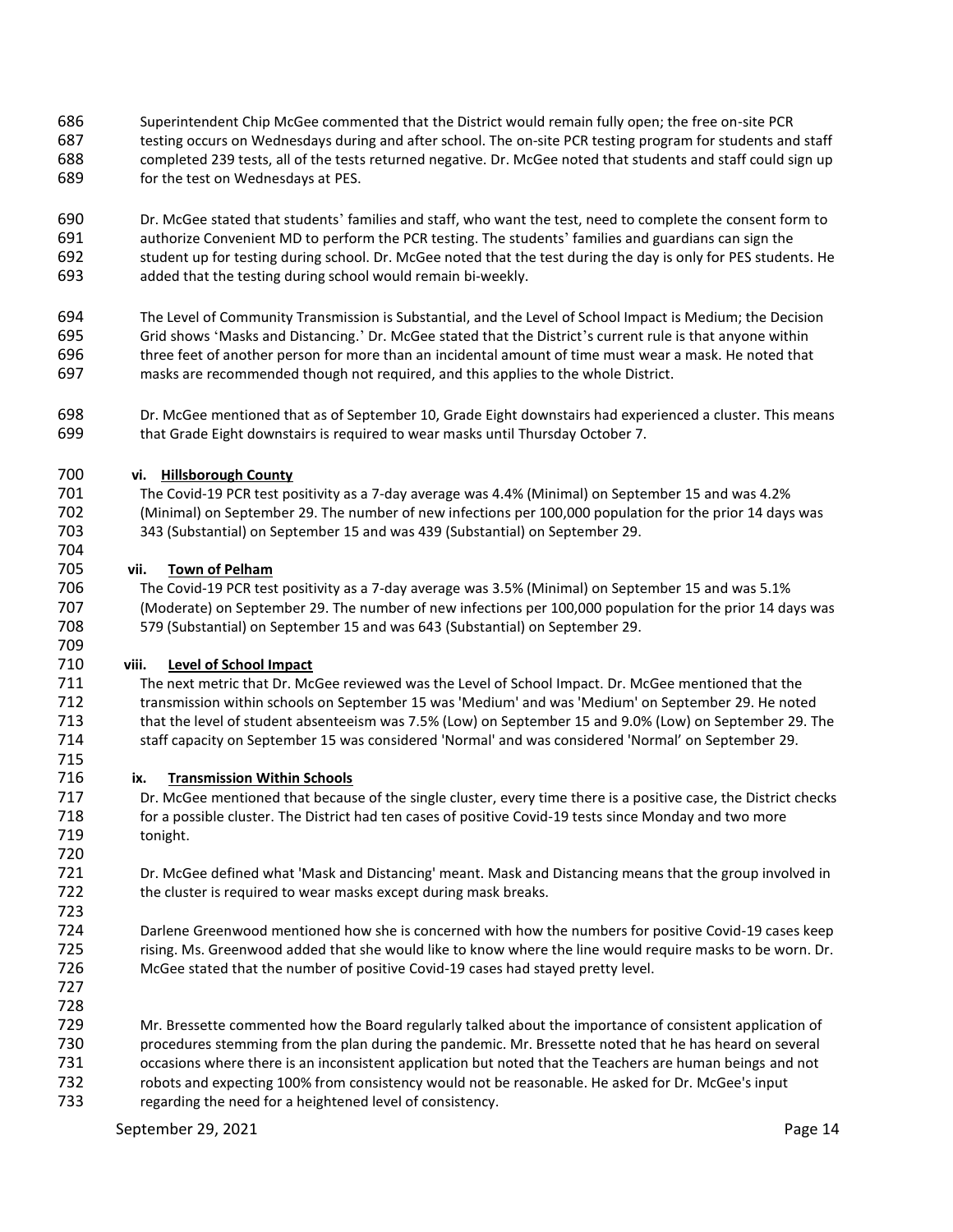| 734<br>735<br>736<br>737<br>738<br>739        | Dr. McGee said that the best place for concerns with what is happening is to ask the Teachers. The District<br>places a great deal of trust in the professional staff, and he knows that they have taken this very seriously. Dr.<br>McGee added that the District set up for much flexibility because of the needs of the students at different<br>ages, and the flexibility might have been an error.                                                                                              |  |  |  |  |  |  |  |  |  |  |
|-----------------------------------------------|------------------------------------------------------------------------------------------------------------------------------------------------------------------------------------------------------------------------------------------------------------------------------------------------------------------------------------------------------------------------------------------------------------------------------------------------------------------------------------------------------|--|--|--|--|--|--|--|--|--|--|
| 740<br>741<br>742                             | Mr. Gellar asked about the comment that teachers are asking students about the student's vaccination status,<br>and he wondered if the information was coming from the same source. Dr. McGee said that if this occurred,<br>he is asking the parents to go through the proper channels, and it will get addressed appropriately.                                                                                                                                                                    |  |  |  |  |  |  |  |  |  |  |
| 743<br>744<br>745<br>746                      | Dr. McGee stated that at the beginning of the school year, he provided the Teachers with guidelines for the<br>age group that they are teaching. He added that PLC works on the guidelines and the Principals are<br>responsible for routinely checking in with the PLC.                                                                                                                                                                                                                             |  |  |  |  |  |  |  |  |  |  |
| 747<br>748<br>749<br>750                      | <b>Policy Revision:</b><br>The Board reviewed the below policies.                                                                                                                                                                                                                                                                                                                                                                                                                                    |  |  |  |  |  |  |  |  |  |  |
| 751<br>752<br>753<br>754<br>755<br>756<br>757 | <b>First Reading:</b><br>x.<br>JI - Student Rights and Responsibilities<br>i.<br>JIA - Due Process Procedures<br>ii.<br>iii. JIC - Student Conduct<br>iv. JICD - Student Discipline and Due Process<br>BID - Payment for Services Rendered by School District Officers<br>v.                                                                                                                                                                                                                         |  |  |  |  |  |  |  |  |  |  |
| 758<br>759<br>760<br>761<br>762<br>763        | Dr. McGee stated that the JI, JIA, JIC, and JICD are changing because of a change with the State law. A School<br>Board member informed Dr. McGee that BID was inaccurate to the current practices, and he proposed that it<br>reflect the current practices.<br>Mr. Gellar asked Dr. McGee to expand on the reentry plan? Dr. McGee said that if a student is suspended for a<br>disciplinary matter, the District will assist the student to get back on track academically and socially. He added |  |  |  |  |  |  |  |  |  |  |
| 764<br>765<br>766                             | that the student would likely be suspended again without assistance.<br><b>Second Reading:</b><br>xi.                                                                                                                                                                                                                                                                                                                                                                                                |  |  |  |  |  |  |  |  |  |  |
| 767                                           | IHBH - Extended Learning Opportunities<br>i.                                                                                                                                                                                                                                                                                                                                                                                                                                                         |  |  |  |  |  |  |  |  |  |  |
| 768                                           | IHBI - Alternative Learning Plan<br>ii.                                                                                                                                                                                                                                                                                                                                                                                                                                                              |  |  |  |  |  |  |  |  |  |  |
| 769                                           | iii. IMBA - Distance Education                                                                                                                                                                                                                                                                                                                                                                                                                                                                       |  |  |  |  |  |  |  |  |  |  |
| 770                                           | IMBC – Alternative Credit Options<br>iv.                                                                                                                                                                                                                                                                                                                                                                                                                                                             |  |  |  |  |  |  |  |  |  |  |
| 771                                           |                                                                                                                                                                                                                                                                                                                                                                                                                                                                                                      |  |  |  |  |  |  |  |  |  |  |
| 772<br>773                                    | As presented, Mr. Gellar made a motion to approve the policies; Ms. Wilkerson seconded the motion. The motion<br>passed (5-0-0)                                                                                                                                                                                                                                                                                                                                                                      |  |  |  |  |  |  |  |  |  |  |
| 774                                           | <b>Roll-Call</b>                                                                                                                                                                                                                                                                                                                                                                                                                                                                                     |  |  |  |  |  |  |  |  |  |  |
| 775                                           | Ms. Larson<br>Yes                                                                                                                                                                                                                                                                                                                                                                                                                                                                                    |  |  |  |  |  |  |  |  |  |  |
| 776                                           | Mr. Bressette<br>Yes                                                                                                                                                                                                                                                                                                                                                                                                                                                                                 |  |  |  |  |  |  |  |  |  |  |
| 777                                           | Mr. Gellar<br>Yes                                                                                                                                                                                                                                                                                                                                                                                                                                                                                    |  |  |  |  |  |  |  |  |  |  |
| 778                                           | Ms. Greenwood<br>Yes                                                                                                                                                                                                                                                                                                                                                                                                                                                                                 |  |  |  |  |  |  |  |  |  |  |
| 779                                           | Mr. Wilkerson<br>Yes                                                                                                                                                                                                                                                                                                                                                                                                                                                                                 |  |  |  |  |  |  |  |  |  |  |
| 780                                           |                                                                                                                                                                                                                                                                                                                                                                                                                                                                                                      |  |  |  |  |  |  |  |  |  |  |
| 781                                           |                                                                                                                                                                                                                                                                                                                                                                                                                                                                                                      |  |  |  |  |  |  |  |  |  |  |
| 782                                           | <b>Board Member Reports:</b><br>4.                                                                                                                                                                                                                                                                                                                                                                                                                                                                   |  |  |  |  |  |  |  |  |  |  |
| 783                                           | Tom Gellar - Mr. Gellar mentioned that Groundbreaking Day was a beautiful day. He added that the new<br>i.                                                                                                                                                                                                                                                                                                                                                                                           |  |  |  |  |  |  |  |  |  |  |
| 784                                           | chapter in Pelham education will begin in September 2023.                                                                                                                                                                                                                                                                                                                                                                                                                                            |  |  |  |  |  |  |  |  |  |  |
| 785                                           |                                                                                                                                                                                                                                                                                                                                                                                                                                                                                                      |  |  |  |  |  |  |  |  |  |  |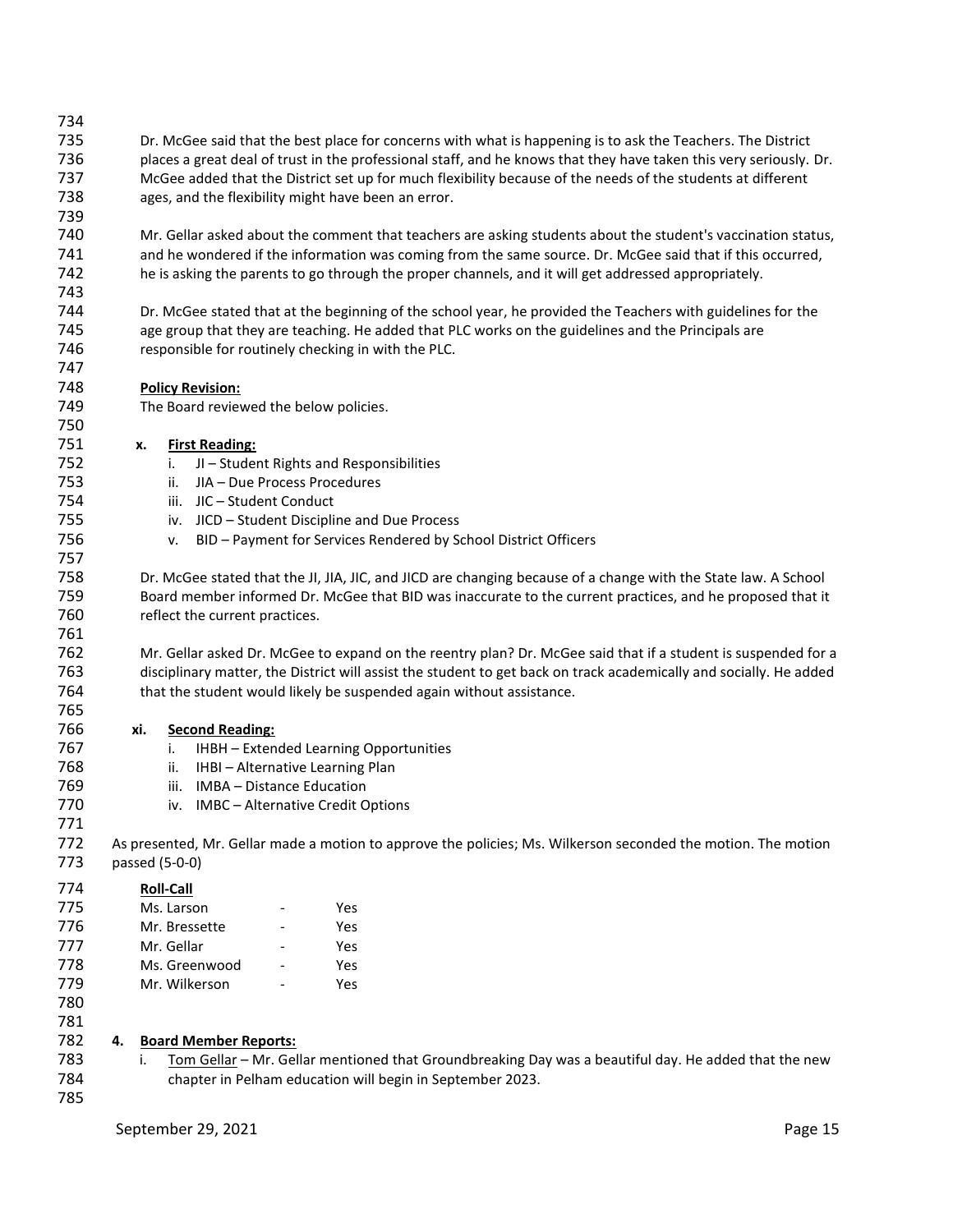| 786 |    | ii.  | Troy Bressette - Mr. Bressette was impressed with the turnout and was appreciative of all the work done |                              |            |  |                                                                                                                |  |  |  |  |
|-----|----|------|---------------------------------------------------------------------------------------------------------|------------------------------|------------|--|----------------------------------------------------------------------------------------------------------------|--|--|--|--|
| 787 |    |      | behind the scenes. Mr. Bressette noted that he was impressed with the two WWII Veterans and Post        |                              |            |  |                                                                                                                |  |  |  |  |
| 788 |    |      | 10772 who came out and participated in the event.                                                       |                              |            |  |                                                                                                                |  |  |  |  |
| 789 |    |      |                                                                                                         |                              |            |  |                                                                                                                |  |  |  |  |
| 790 |    | iii. |                                                                                                         |                              |            |  | Darlene Greenwood - Ms. Greenwood agreed that the Groundbreaking Day was fantastic, and she                    |  |  |  |  |
| 791 |    |      | enjoyed listening to the PHS band.                                                                      |                              |            |  |                                                                                                                |  |  |  |  |
|     |    |      |                                                                                                         |                              |            |  |                                                                                                                |  |  |  |  |
| 792 |    |      |                                                                                                         |                              |            |  |                                                                                                                |  |  |  |  |
| 793 | 5. |      | Housekeeping:                                                                                           |                              |            |  |                                                                                                                |  |  |  |  |
| 794 | a. |      | <b>Adoption of Minutes</b>                                                                              |                              |            |  |                                                                                                                |  |  |  |  |
| 795 |    | i.   | September 15, 2021 - Draft Public Minutes                                                               |                              |            |  |                                                                                                                |  |  |  |  |
| 796 |    |      |                                                                                                         |                              |            |  |                                                                                                                |  |  |  |  |
| 797 |    |      |                                                                                                         |                              |            |  | Mr. Gellar made a motion to adopt September 1, 2021, Public School Board Minutes.; Mr. Wilkerson seconded the  |  |  |  |  |
| 798 |    |      | motion. The motion passed (4-0-1)                                                                       |                              |            |  |                                                                                                                |  |  |  |  |
|     |    |      |                                                                                                         |                              |            |  |                                                                                                                |  |  |  |  |
| 799 |    |      | <b>Roll-Call</b>                                                                                        |                              |            |  |                                                                                                                |  |  |  |  |
| 800 |    |      | Ms. Larson                                                                                              | $\overline{\phantom{a}}$     | Abstained  |  |                                                                                                                |  |  |  |  |
| 801 |    |      | Mr. Bressette                                                                                           |                              | Yes        |  |                                                                                                                |  |  |  |  |
| 802 |    |      | Mr. Gellar                                                                                              |                              | Yes        |  |                                                                                                                |  |  |  |  |
| 803 |    |      | Ms. Greenwood                                                                                           |                              | Yes        |  |                                                                                                                |  |  |  |  |
| 804 |    |      | Mr. Wilkerson                                                                                           |                              | Yes        |  |                                                                                                                |  |  |  |  |
|     |    |      |                                                                                                         |                              |            |  |                                                                                                                |  |  |  |  |
| 805 |    |      |                                                                                                         |                              |            |  |                                                                                                                |  |  |  |  |
| 806 | b. |      | <b>Vendor and Payroll Manifests</b>                                                                     |                              |            |  |                                                                                                                |  |  |  |  |
| 807 |    | i.   | 206M                                                                                                    | \$1,416.35                   |            |  |                                                                                                                |  |  |  |  |
| 808 |    | ii.  | 207                                                                                                     | \$603,100.34                 |            |  |                                                                                                                |  |  |  |  |
| 809 |    | iii. | PAY207P                                                                                                 | \$431,820.44                 |            |  |                                                                                                                |  |  |  |  |
| 810 |    | iv.  | AP092921                                                                                                | \$570.121.11                 |            |  |                                                                                                                |  |  |  |  |
|     |    |      |                                                                                                         |                              |            |  |                                                                                                                |  |  |  |  |
| 811 |    |      |                                                                                                         |                              |            |  |                                                                                                                |  |  |  |  |
| 812 |    |      |                                                                                                         |                              |            |  | Mr. Gellar made a motion to accept the Vendor and Payroll Manifests, as presented.; Mr. Wilkerson seconded the |  |  |  |  |
| 813 |    |      | motion. The motion passed (5-0-0)                                                                       |                              |            |  |                                                                                                                |  |  |  |  |
| 814 |    |      | <b>Roll-Call</b>                                                                                        |                              |            |  |                                                                                                                |  |  |  |  |
| 815 |    |      | Ms. Larson                                                                                              | $\overline{\phantom{0}}$     | Yes        |  |                                                                                                                |  |  |  |  |
|     |    |      |                                                                                                         |                              |            |  |                                                                                                                |  |  |  |  |
| 816 |    |      | Mr. Bressette                                                                                           |                              | Yes        |  |                                                                                                                |  |  |  |  |
| 817 |    |      | Mr. Gellar                                                                                              |                              | Yes        |  |                                                                                                                |  |  |  |  |
| 818 |    |      | Ms. Greenwood                                                                                           |                              | Yes        |  |                                                                                                                |  |  |  |  |
| 819 |    |      | Mr. Wilkerson                                                                                           | $\qquad \qquad \blacksquare$ | Yes        |  |                                                                                                                |  |  |  |  |
|     |    |      |                                                                                                         |                              |            |  |                                                                                                                |  |  |  |  |
| 820 |    |      |                                                                                                         |                              |            |  |                                                                                                                |  |  |  |  |
| 821 | c. |      | <b>Correspondence &amp; Information</b>                                                                 |                              |            |  |                                                                                                                |  |  |  |  |
| 822 |    | i.   |                                                                                                         |                              |            |  | PMS Construction Phasing Plan - Dr. McGee commented that he wanted to make sure the Board was                  |  |  |  |  |
| 823 |    |      |                                                                                                         |                              |            |  | provided a reference document regarding the phases that the construction company will use.                     |  |  |  |  |
| 824 |    |      |                                                                                                         |                              |            |  |                                                                                                                |  |  |  |  |
| 825 | d. |      | <b>Enrollment Report</b>                                                                                |                              |            |  |                                                                                                                |  |  |  |  |
| 826 |    | i.   | None                                                                                                    |                              |            |  |                                                                                                                |  |  |  |  |
| 827 |    |      |                                                                                                         |                              |            |  |                                                                                                                |  |  |  |  |
|     |    |      |                                                                                                         |                              |            |  |                                                                                                                |  |  |  |  |
| 828 | e. |      | <b>Staffing Updates</b>                                                                                 |                              |            |  |                                                                                                                |  |  |  |  |
| 829 |    | i.   | Leaves:                                                                                                 |                              |            |  |                                                                                                                |  |  |  |  |
| 830 |    |      | None<br>a.                                                                                              |                              |            |  |                                                                                                                |  |  |  |  |
| 831 |    |      |                                                                                                         |                              |            |  |                                                                                                                |  |  |  |  |
| 832 |    |      |                                                                                                         |                              |            |  |                                                                                                                |  |  |  |  |
| 833 |    | ii.  | <b>Resignations:</b>                                                                                    |                              |            |  |                                                                                                                |  |  |  |  |
| 834 |    |      | Theresa Rosa<br>a.                                                                                      |                              | <b>PES</b> |  | Title 1 Tutor                                                                                                  |  |  |  |  |
| 835 |    |      |                                                                                                         |                              |            |  |                                                                                                                |  |  |  |  |
|     |    |      |                                                                                                         |                              |            |  |                                                                                                                |  |  |  |  |